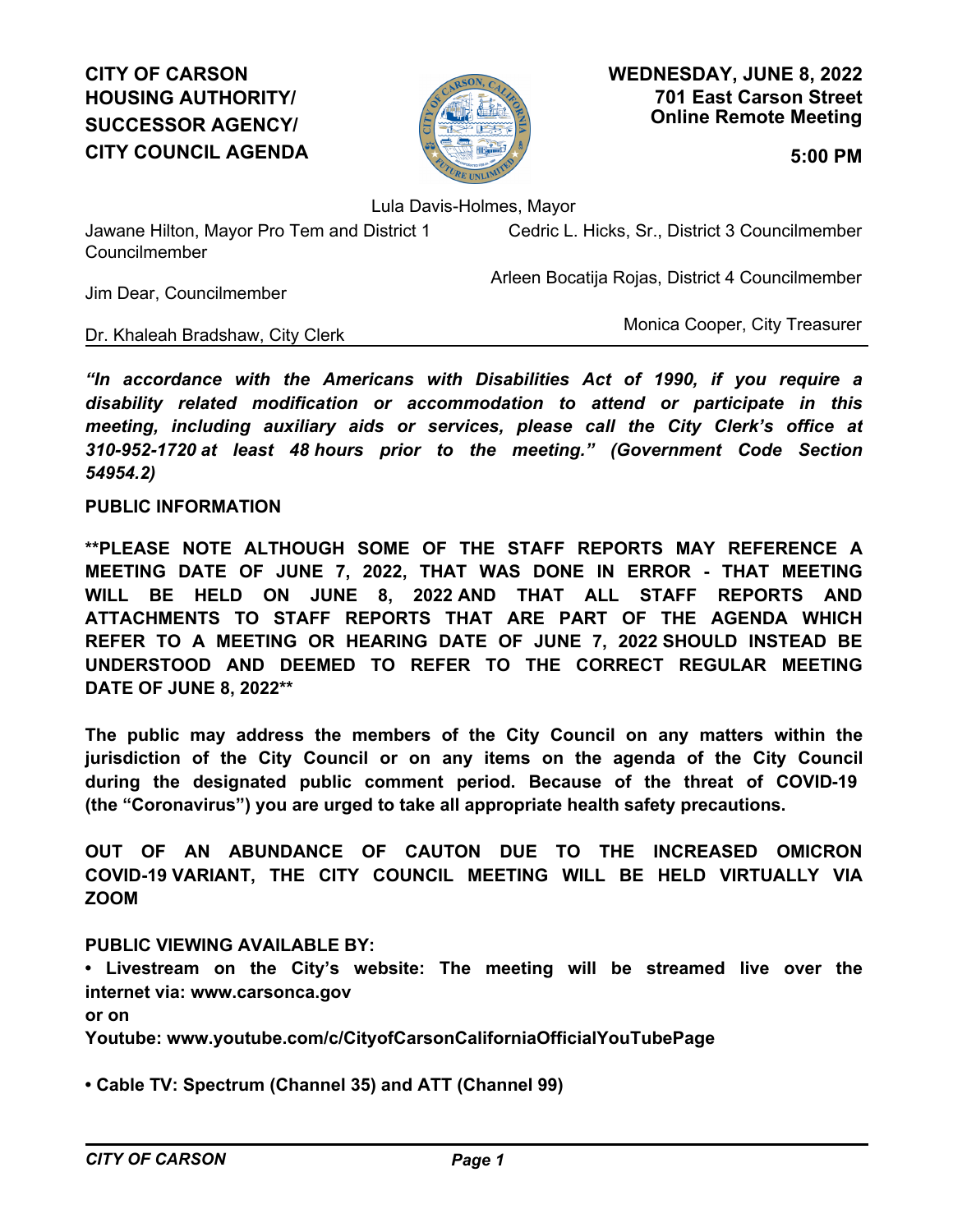#### **PUBLIC COMMENTS CAN BE MADE AT/VIA:**

**• Call-In: To make a live comment over the phone, call 1-669-900-6833 (Meeting ID: 310 233 4888) on the date of the meeting during the portion of the agenda entitled "Oral Communications." There will be two Oral Communication sessions: one for Agendized Items (comment items ON the agenda) while the other for non-Agendized items (comment about items NOT on the Agenda). Please refer to the Agenda when to call in for these sessions.**

**• Email: Public comments can be emailed to cityclerk@carsonca.gov**

**• Written: Written comments can be placed into the metal Drop Box located in front of City Hall. The cut-off time to receive any written communications is 3:00 p.m. on the day of the meeting.**

*Written comments placed in the outside Drop Box or any email received will not be read aloud at Council Meeting but will be circulated to the City Council and incorporated into the record.*

*The Oral Communications portion of the agenda is limited to a duration of one hour unless otherwise approved by the City Council. Comment time is normally 3 minutes depending on number of speakers.*

*While participating, please state your name and identify the agenda item you wish to address in your comments.*

**CALL TO ORDER: CITY COUNCIL/SUCCESSOR AGENCY/HOUSING AUTHORITY (5:00 pm)**

**ROLL CALL (CITY CLERK):**

**FLAG SALUTE:**

## **INVOCATION:**

**PASTOR GERALD WADDIS, CENTRAL BAPTIST CHURCH Item No. 1.** [2022-484](http://carson.legistar.com/gateway.aspx?m=l&id=/matter.aspx?key=10415)

### **CLOSED SESSION (Item 1 to 2)**

**CONFERENCE WITH LEGAL COUNSEL ANTICIPATED LITIGATION (CITY COUNCIL) Item No. 2.** [2022-202](http://carson.legistar.com/gateway.aspx?m=l&id=/matter.aspx?key=10138)

> *Recommendation:* A closed session will be held, pursuant to Government Code Section 54956.9 (d)(4), because the City is considering whether to initiate litigation in 1 case.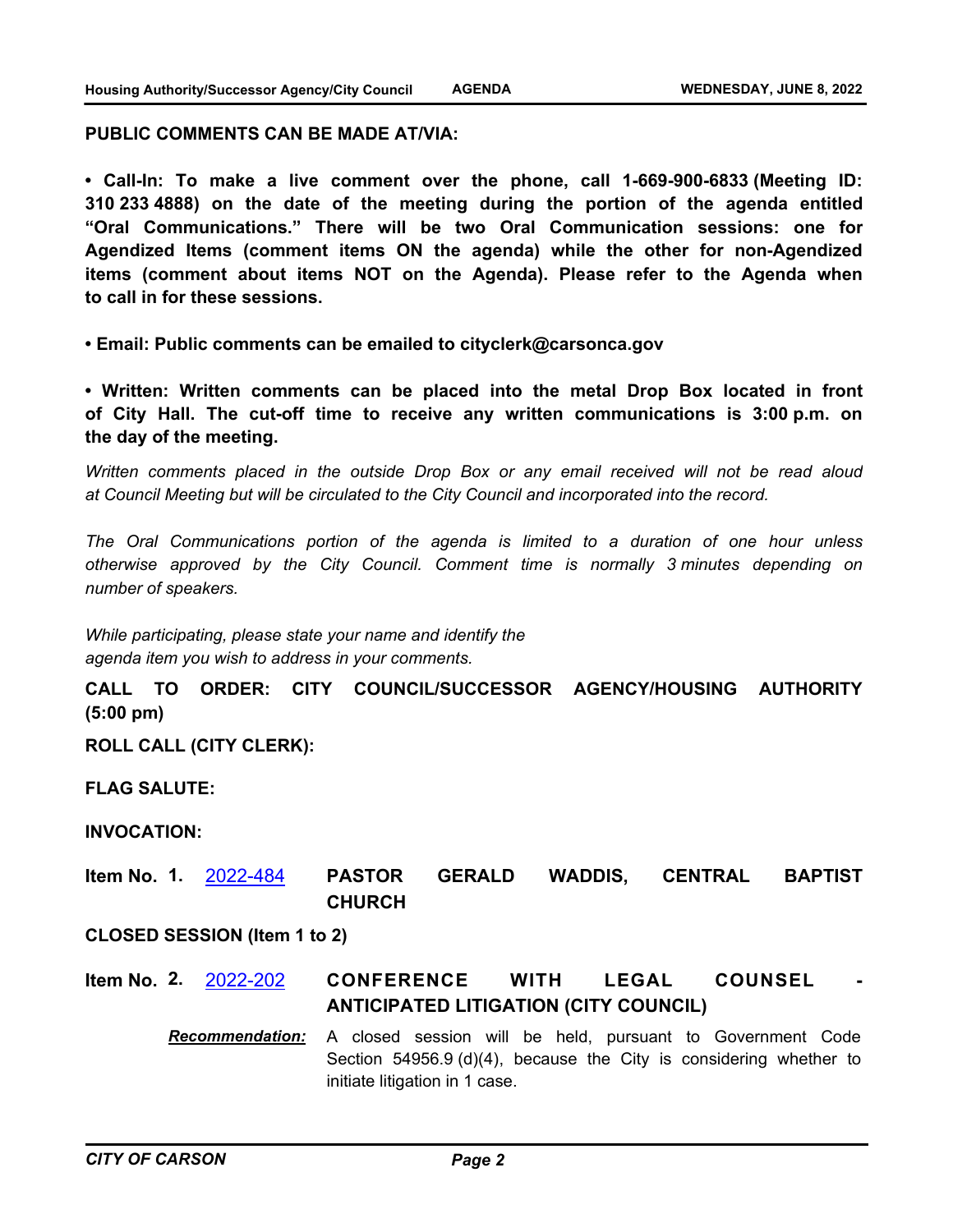#### **CONFERENCE WITH LEGAL COUNSEL ANTICIPATED LITIGATION (CITY COUNCIL) Item No. 3.** [2022-473](http://carson.legistar.com/gateway.aspx?m=l&id=/matter.aspx?key=10404)

*Recommendation:* A closed session will be held, pursuant to Government Code Section  $54956.9$  (d)(2) or (d)(3) and (e)(1), because there is a significant exposure to litigation in 3 cases.

**SUCCESSOR AGENCY NEW BUSINESS CONSENT**

**UNFINISHED BUSINESS**

**REPORT ON ANY PUBLIC COMMENTS ON CLOSED SESSION ITEMS (CITY CLERK)**

**ANNOUNCEMENT OF CLOSED SESSION ITEMS (CITY ATTORNEY)**

**RECESS INTO CLOSED SESSION UNTIL 6:00 P.M. OR UNTIL THE END OF CLOSED SESSION, WHICHEVER OCCURS FIRST**

**RECONVENE TO OPEN SESSION AT 6:00 P.M. OR AT THE END OF CLOSED SESSION, WHICHEVER OCCURS FIRST**

**REPORT ON CLOSED SESSION ACTIONS (CITY ATTORNEY)**

**INTRODUCTIONS (MAYOR)**

- **REPORT FROM CAPTAIN JONES OF CARSON SHERIFF'S STATION Item No. 4.** [2022-443](http://carson.legistar.com/gateway.aspx?m=l&id=/matter.aspx?key=10374)
- **REPORT FROM ASSISTANT CHIEF BENNETT OF LOS ANGELES COUNTY FIRE DEPARTMENT Item No. 5.** [2022-402](http://carson.legistar.com/gateway.aspx?m=l&id=/matter.aspx?key=10335)

## **PRESENTATIONS**

- **Item No. 6.** [2022-341](http://carson.legistar.com/gateway.aspx?m=l&id=/matter.aspx?key=10272) **PRESENTATION FROM THE DOUBLETREE**
- **UPDATE FROM WEST BASIN MUNICIPAL WATER DISTRICT Item No. 7.** [2022-338](http://carson.legistar.com/gateway.aspx?m=l&id=/matter.aspx?key=10269)
- **PRESENTATION BY MWD REGARDING 84 INCH PIPELINE ALIGNMENT THROUGH CARSON Item No. 8.** [2022-477](http://carson.legistar.com/gateway.aspx?m=l&id=/matter.aspx?key=10408)
- **Item No. 9.** [2022-496](http://carson.legistar.com/gateway.aspx?m=l&id=/matter.aspx?key=10427) **PROCLAMATION RECOGNIZING JUNETEENTH**
- **PROCLAMATION RECOGNIZING THE ANNIVERSARY OF PHILIPPINE INDEPENDENCE DAY Item No. 10.** [2021-976](http://carson.legistar.com/gateway.aspx?m=l&id=/matter.aspx?key=9919)
- **PROCLAMATION DECLARING JUNE AS MEN'S HEALTH AWARENESS MONTH Item No. 11.** [2022-380](http://carson.legistar.com/gateway.aspx?m=l&id=/matter.aspx?key=10312)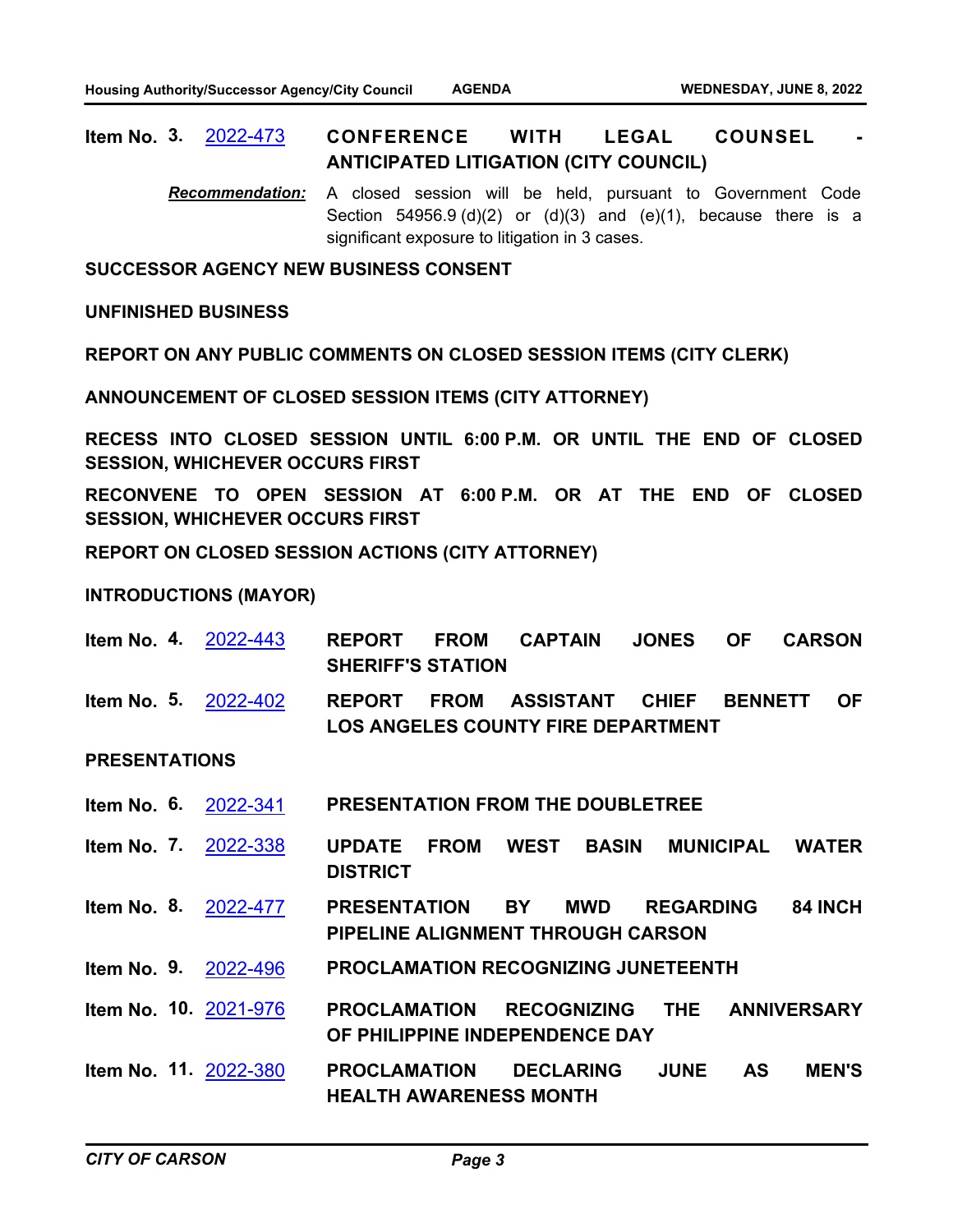**ORAL COMMUNICATIONS FOR MATTERS LISTED ON THE AGENDA (MEMBERS OF THE PUBLIC) (LIMITED TO ONE HOUR)**

**APPROVAL OF MINUTES:**

**APPROVAL OF THE APRIL 19, 2022 CITY**  COUNCIL/SUCCESSOR AGENCY/HOUSING **AUTHORITY REGULAR MEETING MINUTES Item No. 12.** [2022-445](http://carson.legistar.com/gateway.aspx?m=l&id=/matter.aspx?key=10376)

*Recommendation:* Approve the minutes as listed.

*Attachments:* [2022 APR 19 CC-CSA-CHA Reg Mtg minutes \(FINAL\).pdf](http://carson.legistar.com/gateway.aspx?M=F&ID=d12aa1b5-20a5-4e65-846e-6eeac7479480.pdf)

**CONSENT: (Items 13 to 36)**

**Resolution No. 22-099, A RESOLUTION OF THE CITY COUNCIL OF THE CITY OF CARSON RATIFYING CLAIMS AND DEMANDS IN THE AMOUNT OF \$3,814,356.06, DEMAND CHECK NUMBERS 162657 THROUGH 162979 Item No. 13.** [2022-468](http://carson.legistar.com/gateway.aspx?m=l&id=/matter.aspx?key=10399)

*Attachments:* [Exhibit 1 Demand Reg File # Reso#22-099](http://carson.legistar.com/gateway.aspx?M=F&ID=1b487dd1-3ea6-46d9-b744-e572e1af87c3.pdf)

**Item No. 14.** [2022-449](http://carson.legistar.com/gateway.aspx?m=l&id=/matter.aspx?key=10380) **COVID-19 UPDATE (CITY COUNCIL)**

*Recommendation:* 1. RECEIVE and FILE.

- **CONSIDER ADOPTION OF A RESOLUTION DECLARING JUNETEENTH AS AN ANNUAL CITY OF CARSON RECOGNIZED HOLIDAY (CITY COUNCIL) Item No. 15.** [2022-511](http://carson.legistar.com/gateway.aspx?m=l&id=/matter.aspx?key=10442)
	- *Recommendation:* WAIVE further reading and ADOPT Resolution No. 22-120, "A RESOLUTION OF THE CITY COUNCIL OF THE CITY OF CARSON, CALIFORNIA, DECLARING JUNETEENTH AS AN ANNUAL CITY OF CARSON RECOGNIZED HOLIDAY BEGINNING IN 2022."

**Attachments:** [Attachment 1 - Resolution 22-120 Declaring Juneteenth as an ann](http://carson.legistar.com/gateway.aspx?M=F&ID=e94d5fa7-b133-46de-ad38-c4d293e7a0c7.pdf)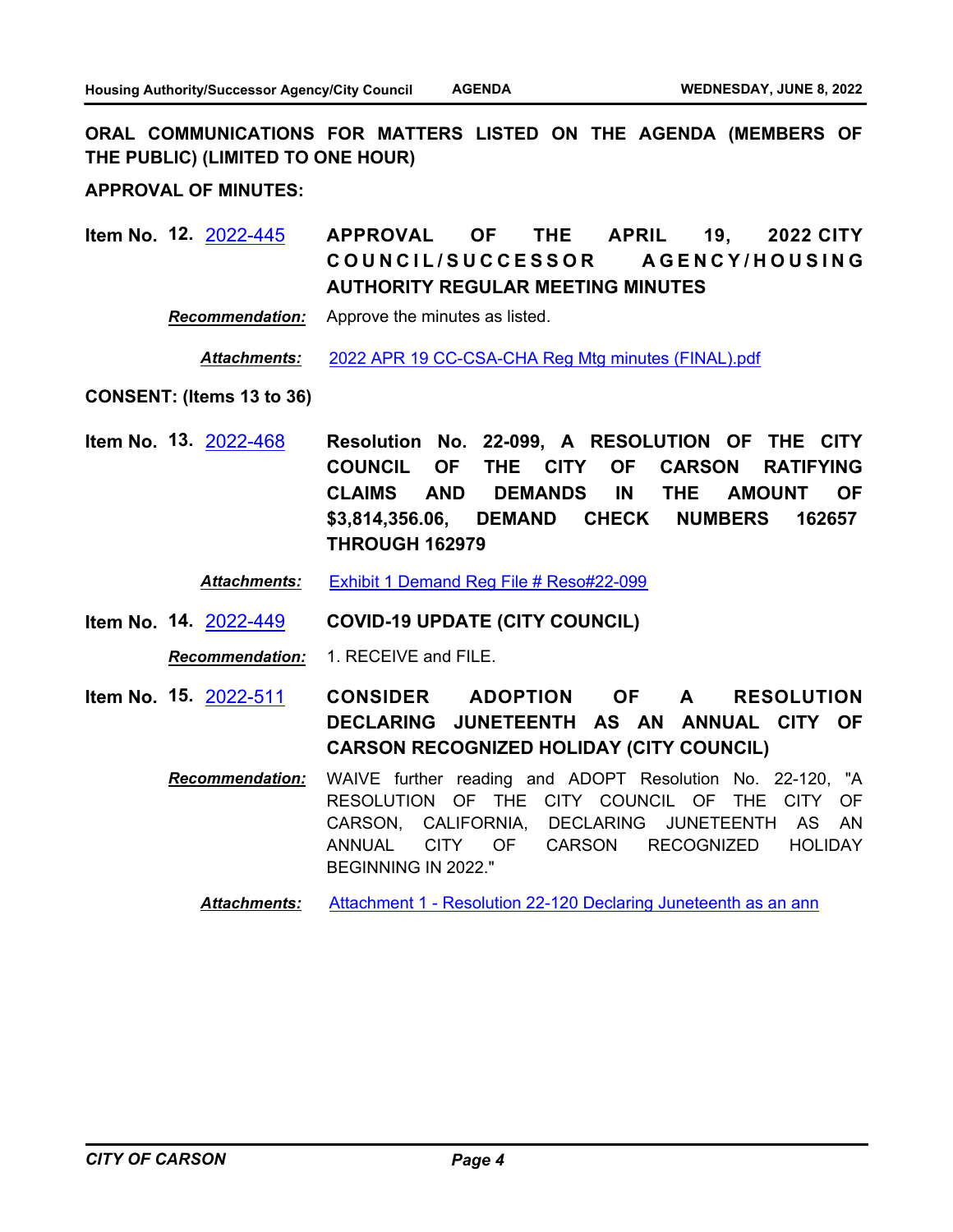**CONSIDERATION OF MULTIPLE RESOLUTIONS AS PART OF THE CITY MANAGER'S RECOMMENDED PHASE I RESTRUCTURING OF CITY DEPARTMENTS AND OPERATIONS (CITY COUNCIL) Item No. 16.** [2022-501](http://carson.legistar.com/gateway.aspx?m=l&id=/matter.aspx?key=10432)

> *Recommendation:* WAIVE further reading and ADOPT the following Resolutions: 1. Resolution No. 22-116, "A RESOLUTION OF THE CITY COUNCIL OF THE CITY OF CARSON, CALIFORNIA, APPROVING CITY MANAGER RECOMMENDED REORGANIZATION AND REPORTING STRUCTURE MODIFICATIONS RELATED TO TRANSFORMING THE INFORMATION TECHNOLOGY DIVISION INTO THE INFORMATION TECHNOLOGY & SECURITY DEPARTMENT"; 2. Resolution No. 22-117, "A RESOLUTION OF THE CITY COUNCIL OF THE CITY OF CARSON, CALIFORNIA, APPROVING CITY MANAGER RECOMMENDED DEPARTMENT REORGANIZATION AND RESTRUCTURING MODIFICATIONS RELATED TO THE ESTABLISHMENT OF A NEW CITY DEPARTMENT, TO BE KNOWN AS THE "INNOVATION, SUSTAINABILITY & PERFORMANCE MANAGEMENT DEPARTMENT"; and 3. Resolution No. 22-118, "A RESOLUTION OF THE CITY COUNCIL OF THE CITY OF CARSON, CALIFORNIA, APPROVING CITY MANAGER RECOMMENDED REORGANIZATION AND REPORTING STRUCTURE MODIFICATIONS RELATED TO TRANSFERRING THE RISK MANAGEMENT DIVISION OUT OF THE HUMAN RESOURCES DEPARTMENT".

[Resolution No. 22-116, Information Technology & Security Dept](http://carson.legistar.com/gateway.aspx?M=F&ID=1fc612bb-2662-42ce-af58-23e2878561ee.DOCX) [Resolution No. 22-117, ISPM Dept](http://carson.legistar.com/gateway.aspx?M=F&ID=e98663f2-2320-4c2f-8987-4ed7b98bcbfc.DOCX) [Resolution No. 22-118, Risk Management Div](http://carson.legistar.com/gateway.aspx?M=F&ID=27276ff4-1ab3-4192-91a2-5384a8f0e07f.DOCX) *Attachments:*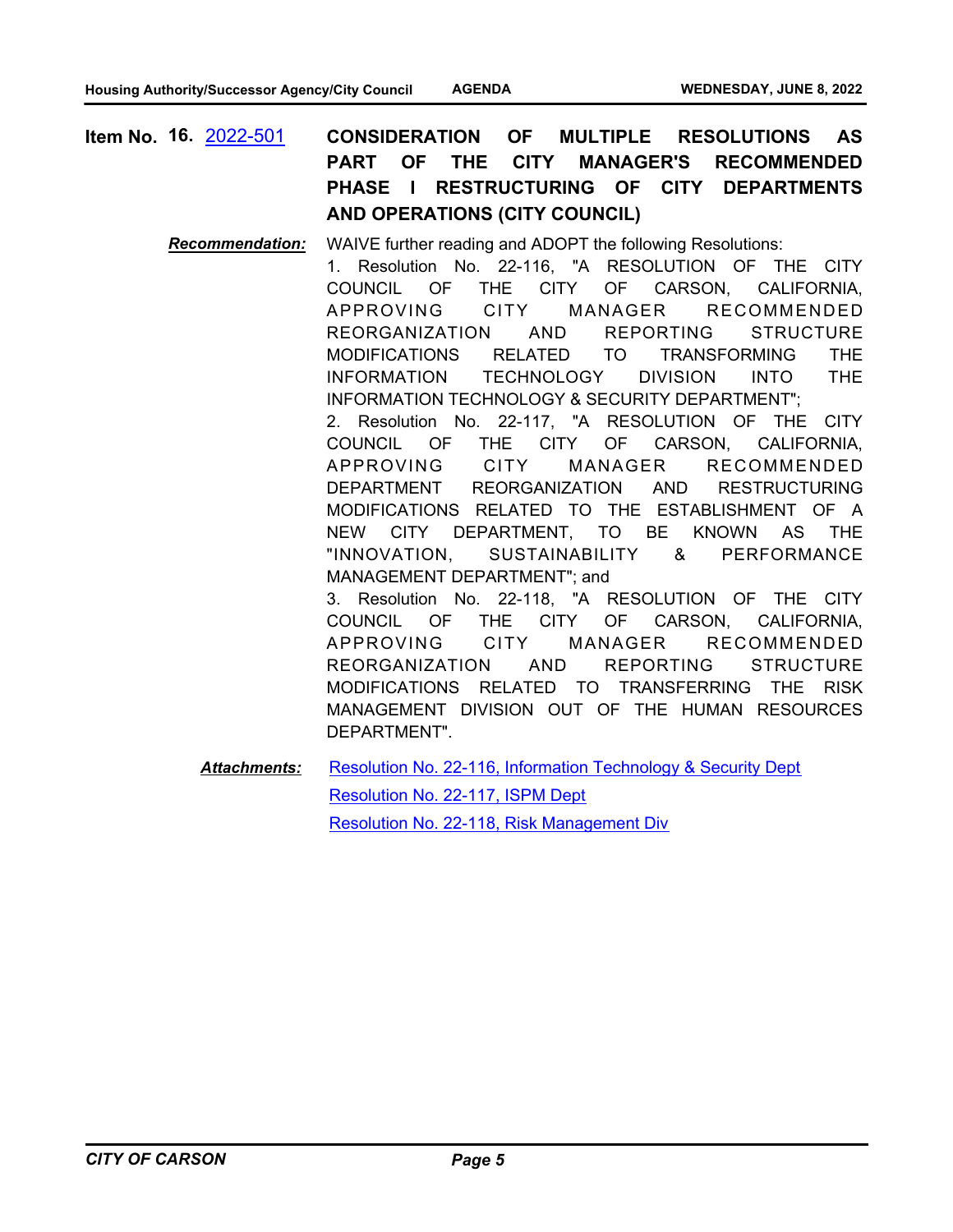- CONSIDER ADOPTING A RESOLUTION **RE-AUTHORIZING THE MEETINGS OF THE LEGISLATIVE BODIES OF THE CITY TO BE CONDUCTED VIA REMOTE TELECONFERENCING IN ACCORDANCE WITH GOVERNMENT CODE SECTION 54953(E) FOR A CONTINUED 30-DAY PERIOD (CITY COUNCIL, SUCCESSOR AGENCY, HOUSING AUTHORITY) Item No. 17.** [2022-422](http://carson.legistar.com/gateway.aspx?m=l&id=/matter.aspx?key=10355)
	- *Recommendation:* ADOPT Resolution No. 22-090, "A RESOLUTION OF THE CITY COUNCIL OF THE CITY OF CARSON, CALIFORNIA, THE CARSON HOUSING AUTHORITY BOARD, AND THE CARSON SUCCESSOR AGENCY BOARD, MAKING FINDINGS RELATED TO THE CONTINUED EXISTENCE OF A STATE OF EMERGENCY DUE TO COVID-19 AND RE-AUTHORIZING THE MEETINGS OF THE LEGISLATIVE BODIES OF THE CITY OF CARSON, CARSON SUCCESSOR AGENCY AND CARSON HOUSING AUTHORITY TO BE CONDUCTED VIA REMOTE TELECONFERENCING IN ACCORDANCE WITH GOVERNMENT CODE SECTION 54953(e) FOR A CONTINUED 30-DAY PERIOD." (Exhibit No. 1)''

*Attachments:* [Resolution No. 22-090](http://carson.legistar.com/gateway.aspx?M=F&ID=ea9b3253-96a2-4d27-876e-582368ee1f97.DOCX)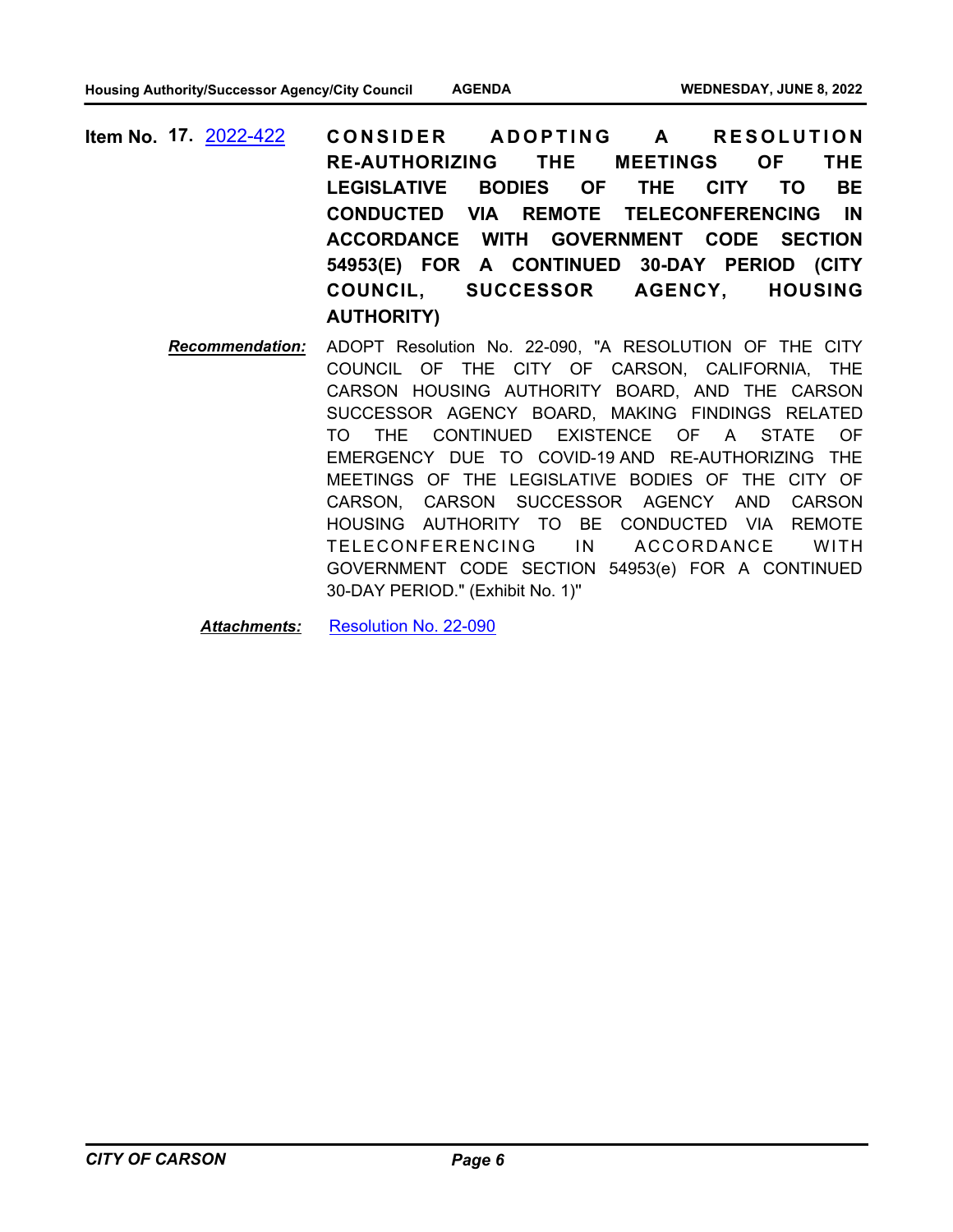**CONSIDER RENEWAL OF EXCESS LIABILITY, EXCESS WORKERS COMPENSATION, ALL-RISK PROPERTY, AUTO PHYSICAL DAMAGE, INLAND MARINE EQUIPMENT INSURANCE, EARTHQUAKE, CYBER LIABILITY, VOLUNTEER ACCIDENT, DRONE INSURANCE, CRIME INSURANCE, STORAGE TANK LIABILITY AND FIDUCIARY LIABILITY INSURANCE FOR FY 2022/23 (CITY COUNCIL) Item No. 18.** [2022-315](http://carson.legistar.com/gateway.aspx?m=l&id=/matter.aspx?key=10246)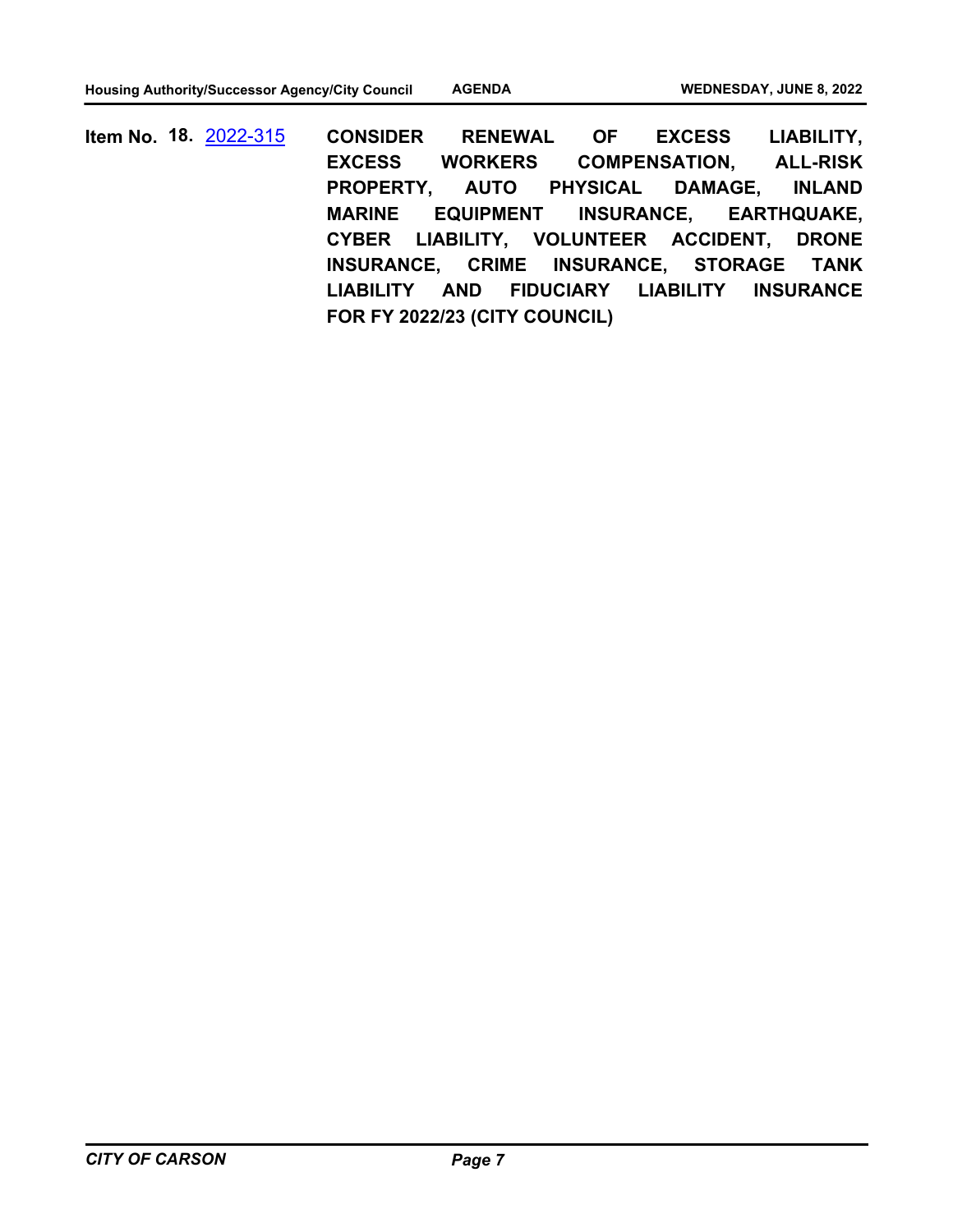*Recommendation:* TAKE the following actions:

1. APPROVE PRISM's GL1 Program to provide coverage for the City's Excess Liability Insurance for FY 2022/23, at an overall not-to-exceed cost of \$804,000.

2. APPROVE PRISM to provide coverage for the City's Excess Workers' Compensation Insurance for FY 2022/23, at an overall not-to-exceed cost of \$138,000.

3. APPROVE the City's insurance broker, Alliant Insurance Services, to place Alliant Property Insurance Program ("APIP"), for the city's property, including terrorism, and pollution, for FY 2022/23, at an overall not-to -exceed cost of \$187,605.

4. APPROVE the City's insurance broker, Alliant Insurance Services, to place physical damage Insurance for City's automobiles with Alliant Mobile Vehicle Program (AMVP) for FY 2022/23, at an overall not-to -exceed cost of \$12,000.

5. APPROVE the City's insurance broker, Alliant Insurance Services, to place Parametric Earthquake coverage with Fair American Select Insurance Company for FY 2022/23, at an annual premium of \$5,915.

6. APPROVE PRISM or an alternative program marketed and identified by the City's broker Alliant with better premium/coverage, to provide Cyber Liability Insurance for FY 2022/23, at an overall not-to -exceed cost of \$21,200.

7. APPROVE the City's insurance broker, Alliant Insurance Services, to place Volunteer Accident Insurance with The Hartford Insurance Company for FY 2022/23, at an annual premium of \$340.

8. APPROVE the City's insurance broker, Alliant Insurance Services, to place the City's Drone Insurance with Global Aerospace Insurance Company for FY 2022/23, at an annual premium of \$579.

9. APPROVE the City's insurance broker, Alliant Insurance Services, to place Alliant Crime Insurance Program (ACIP) to provide the city's crime coverage for FY 2022/23, at an annual premium of \$2,986.40.

10. APPROVE the City's insurance broker, Alliant Insurance Services, to place Storage Tank Liability Insurance with ACE American Insurance Company for FY 2022/23, at an annual premium of \$1,901.

11. APPROVE the City's insurance broker, Alliant Insurance Services, to place Fiduciary Liability coverage with Hudson Insurance Company for FY 2022/23, at an annual premium of \$6,731.

12. APPROVE the City's insurance broker, Alliant Insurance Services, to place Inland Marine (Contractors Equipment)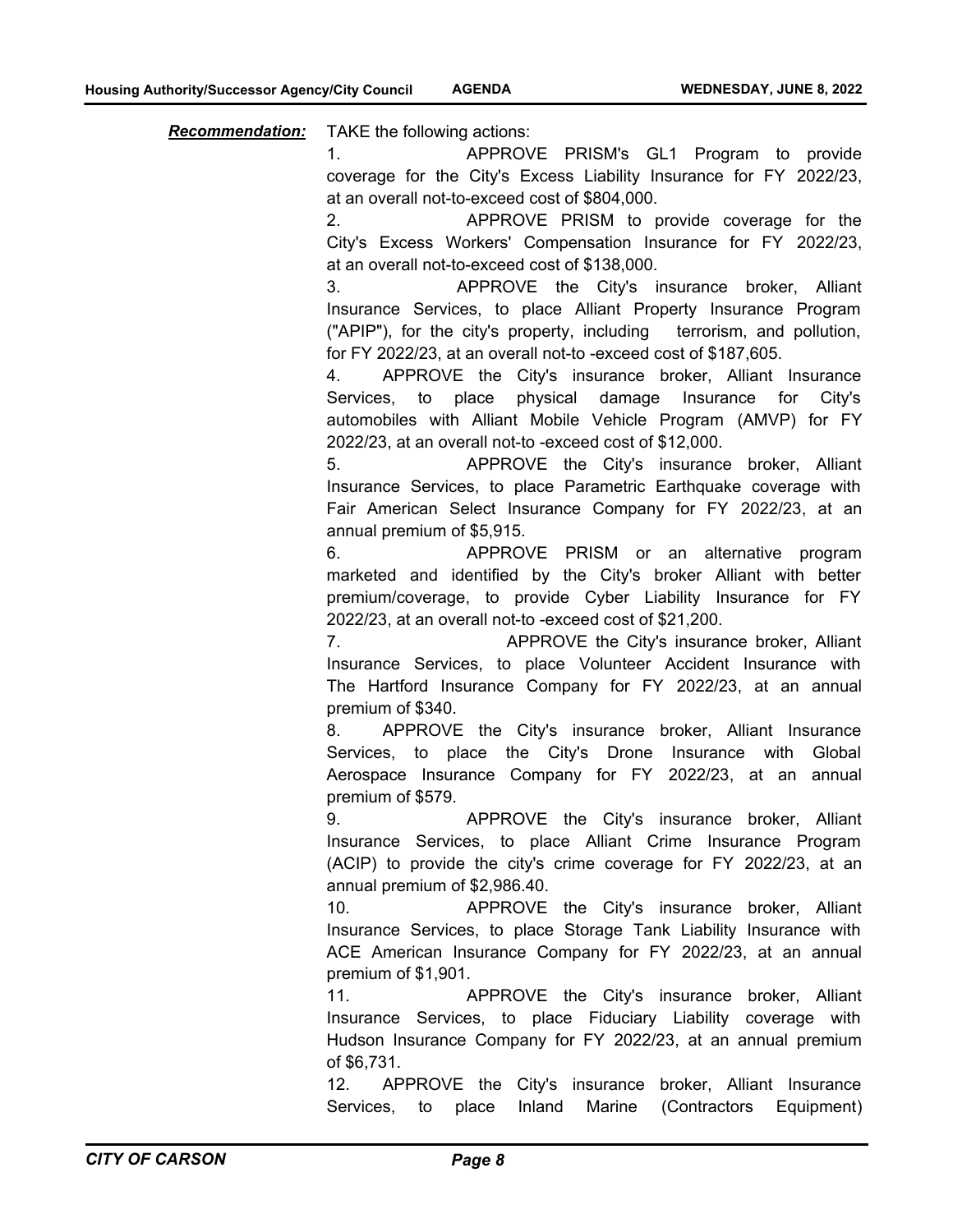coverage with Travelers Insurance Company, or other insurance company if cost-effective, for FY 2022/23, at an annual not-to-exceed premium of \$12,000.

Attachments: [Carson Executive Summary - Year Over Year as of 6.1.22 for SR v](http://carson.legistar.com/gateway.aspx?M=F&ID=cd827c27-80b6-494d-b489-900889694a97.pdf)

**CONSIDER ADOPTING RESOLUTION NO. 22-112 THAT WILL ACCEPT A \$57,000 GRANT FROM THE SOUTH BAY CENTER FOR COUNSELING (SBCC) TO SUPPORT THE PREVENTION AND AFTERCARE PROGRAM, AND APPROVING A NEW SUBCONTRACT WITH THE SOUTH BAY CENTER FOR COUNSELING FOR THE PREVENTION AND AFTERCARE PROGRAM'S ACTIVITIES AND SERVICES (CITY COUNCIL) Item No. 19.** [2022-491](http://carson.legistar.com/gateway.aspx?m=l&id=/matter.aspx?key=10422)

> *Recommendation:* TAKE the following actions: 1. WAIVE further reading and ADOPT Resolution No. 22-112, "A RESOLUTION OF THE CITY COUNCIL OF THE CITY OF CARSON, CALIFORNIA, ACCEPTING A \$57,000 GRANT FROM THE SOUTH BAY CENTER FOR COUNSELING TO SUPPORT THE PREVENTION AND AFTERCARE PROGRAM" (Exhibit No. 1).

2. APPROVE the "Subcontract for Prevention and Aftercare Program Activities and Services" with SBCC to support the Prevention and Aftercare Program (Exhibit No. 2; the "Subcontract").

3. AUTHORIZE the Mayor to execute the Subcontract, following approval as to form by the City Attorney.

1.

[Reso 22-112 SBCC](http://carson.legistar.com/gateway.aspx?M=F&ID=82ebbb15-fe4c-4a3f-a28c-05ce47701799.pdf) [SBCC Subcontract 22/23](http://carson.legistar.com/gateway.aspx?M=F&ID=af4a17c9-5fb0-4bf4-a55d-8057ecc979a7.pdf) *Attachments:*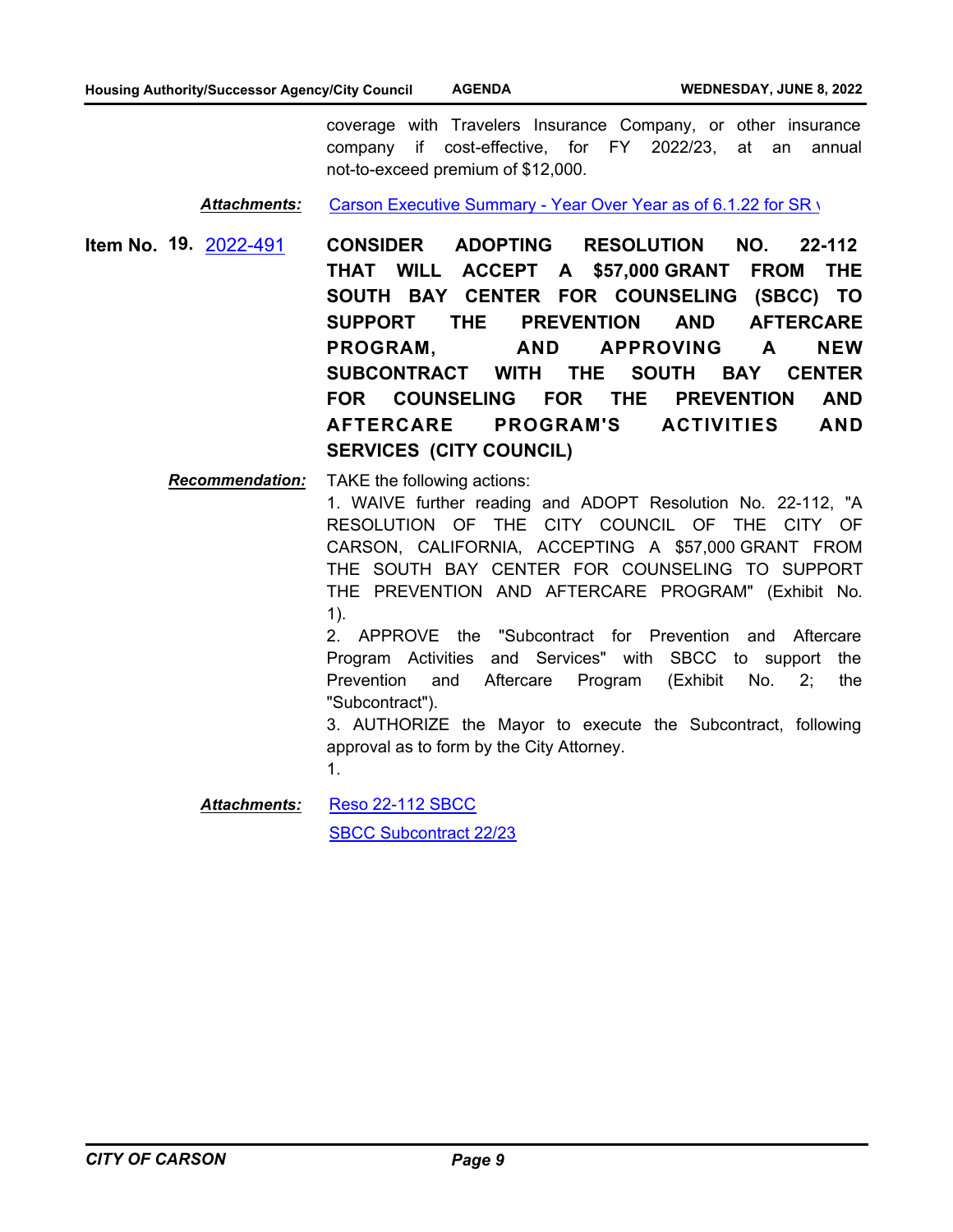**CONSIDER A CO-SPONSORSHIP REQUEST FOR THE ADULT REAL RUN BASKETBALL LEAGUE (CITY COUNCIL) Item No. 20.** [2022-427](http://carson.legistar.com/gateway.aspx?m=l&id=/matter.aspx?key=10360)

*Recommendation:* TAKE the following actions: 1. CONSIDER a co-sponsorship request from Real Run Enterprise Incorporated that includes a total of \$13,742.80 in waived facility rental and staff fees for use of the Veterans Sports Complex. 2. CONSIDER Real Run Enterprise Incorporated's request for the City to provide Summer Youth Workers at a total cost of \$2,880. 1.

[Exhibit 1 - Real Run Enterprises Incorporated 501\(c\)\(3\)](http://carson.legistar.com/gateway.aspx?M=F&ID=42705256-cc38-4724-96c7-7645a3beb6c1.pdf) [De' Anthony Langston Permit#R613 5.10.22 \(002\)](http://carson.legistar.com/gateway.aspx?M=F&ID=652c11ae-a8c5-4278-9e95-41ac49a717c0.pdf) *Attachments:*

**CONSIDER ADOPTING RESOLUTION NO. 22-115, AMENDING THE FISCAL YEAR 2021/22 BUDGET TO ACCEPT AN LA84 FOUNDATION GRANT IN THE AMOUNT OF \$5,250 IN SUPPORT OF THE LEARN TO SWIM PROGRAM, AND APPROVING THE GRANT AGREEMENT WITH THE LA84 FOUNDATION (CITY COUNCIL) Item No. 21.** [2022-495](http://carson.legistar.com/gateway.aspx?m=l&id=/matter.aspx?key=10426)

*Recommendation:* TAKE the following actions:

1. APPROVE the Grant Agreement with the LA84 Foundation in the amount of \$5,250.00 to support the Learn to Swim Program (Exhibit No. 1; "Grant Agreement").

2. WAIVE further reading and ADOPT Resolution No. 22-115, "A RESOLUTION OF THE CITY COUNCIL OF THE CITY OF CARSON, CALIFORNIA, AMENDING THE FISCAL YEAR 2021-22 BUDGET TO ACCEPT THE LA84 FOUNDATION GRANT THAT WILL SUPPORT THE LEARN TO SWIM PROGRAM."

3. AUTHORIZE Mayor to execute the Grant Agreement and resolution, following approval as to form by City Attorney. 1.

[LTS 2022 - City of Carson Grant Agreement Draft](http://carson.legistar.com/gateway.aspx?M=F&ID=3a522c24-9f8d-442b-a9c7-5a33dc339a8f.doc) [Resolution 22-115 ACCEPT THE LA84 FOUNDATION GRANT TH](http://carson.legistar.com/gateway.aspx?M=F&ID=6534026a-8b99-42a7-bd02-1e66bb812bc4.pdf) *Attachments:*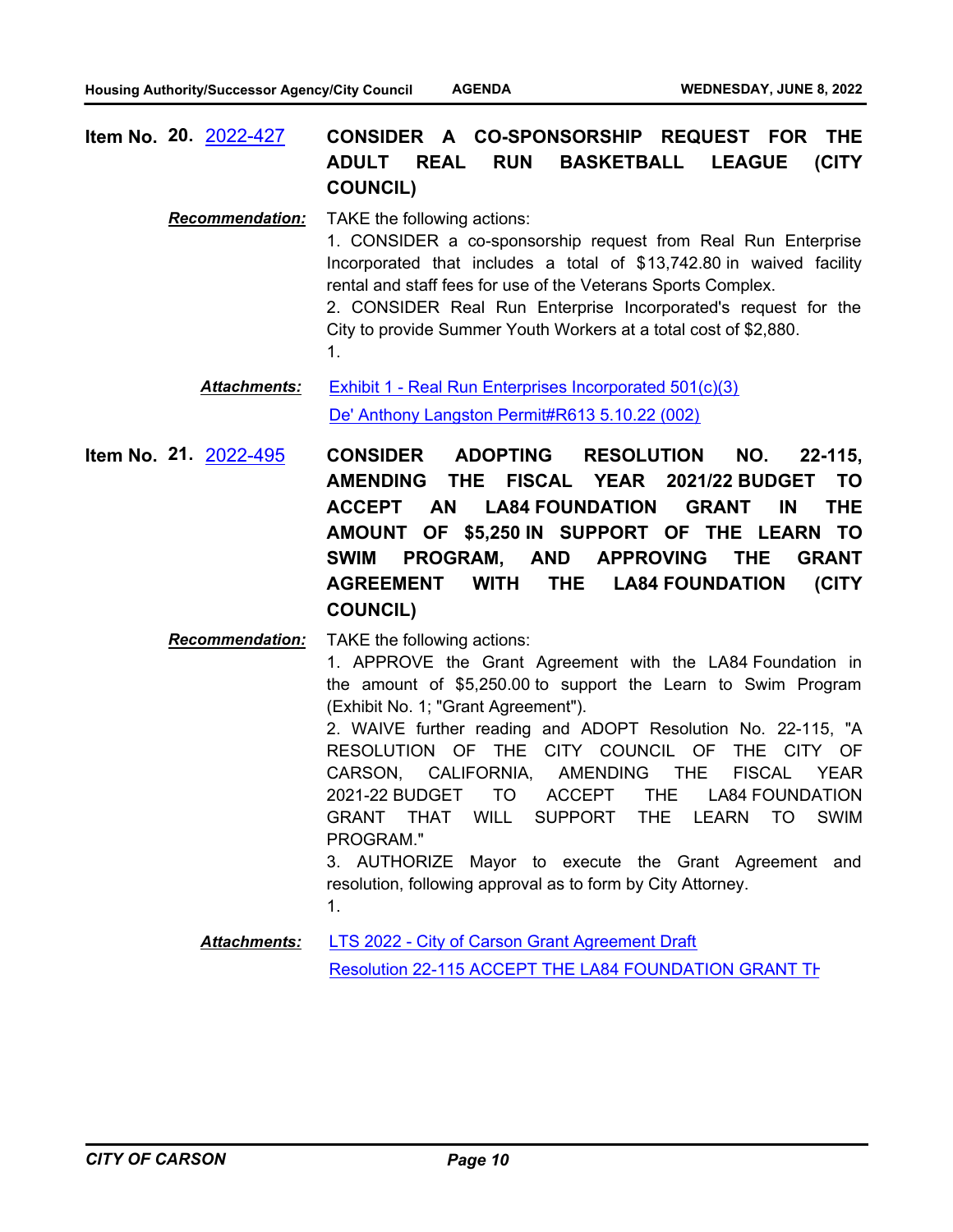- **CONSIDER APPROVING A MEMORANDUM OF UNDERSTANDING BETWEEN THE CALIFORNIA**  STATE UNIVERSITY, DOMINGUEZ HILLS **OCCUPATIONAL THERAPY PROGRAM AND THE CITY OF CARSON Item No. 22.** [2022-440](http://carson.legistar.com/gateway.aspx?m=l&id=/matter.aspx?key=10371)
	- *Recommendation:* 1. APPROVE the Memorandum of Understanding between the California State University, Dominguez Hills Occupational Therapy Program and the City of Carson.

2. AUTHORIZE the Mayor to execute the MOU, following approval as to form by the City Attorney.

#### *Attachments:* [Exhibit No. 1: MOU for CSUDH and Therapeutic Rec](http://carson.legistar.com/gateway.aspx?M=F&ID=170649eb-81a7-4767-901c-5742022420b4.pdf)

**CONSIDER APPROVING A CONTRACT WITH LIFESTATION INC. FOR THE EMERGENCY ALERT RESPONSE SYSTEM (E.A.R.S.) PROGRAM Item No. 23.** [2022-493](http://carson.legistar.com/gateway.aspx?m=l&id=/matter.aspx?key=10424)

*Recommendation:* TAKE the following actions:

1. APPROVE a three-year Contract Services Agreement at a total not-to-exceed contract sum of \$33,480, with one (1) City option to extend for an additional one-year at an additional cost of \$11,160, with LifeStation Inc., to provide Emergency Alert Response System (EARS) services for the City of Carson's seniors (Exhibit No. 2; the "Agreement").

2. AUTHORIZE the Mayor to execute the Agreement following approval as to form by the City Attorney.

- [EARS Program Quote Solicitation](http://carson.legistar.com/gateway.aspx?M=F&ID=6b9f413e-dd1e-4196-bb42-d33ccac67017.pdf) [Lifestation, Inc. Draft Contract](http://carson.legistar.com/gateway.aspx?M=F&ID=a01c646f-9c02-4ea4-9a99-5d8eacb21adc.pdf) *Attachments:*
- **CONSIDER A LETTER OF SUPPORT REGARDING THE CREATION OF THE SOUTH BAY REGIONAL HOUSING TRUST WITH THE STATED PURPOSE OF FUNDING HOUSING TO ASSIST THE HOMELESS POPULATION AND PERSONS AND FAMILIES OF EXTREMELY LOW, VERY LOW, AND LOW INCOME WITHIN THE SOUTH BAY (CITY COUNCIL) Item No. 24.** [2022-470](http://carson.legistar.com/gateway.aspx?m=l&id=/matter.aspx?key=10401)
	- *Recommendation:* 1. AUTHORIZE the Mayor to send a letter in favor of the creation of the South Bay Regional Housing Trust. 1.

BILL LANGUAGE 5.10.22 RN2213172 (South Bay Regional Hous [Draft Support Letter From Cities to COG re RHT.pdf](http://carson.legistar.com/gateway.aspx?M=F&ID=1bc5c309-a29e-4649-9e10-7db6a3c8c2c2.pdf) *Attachments:*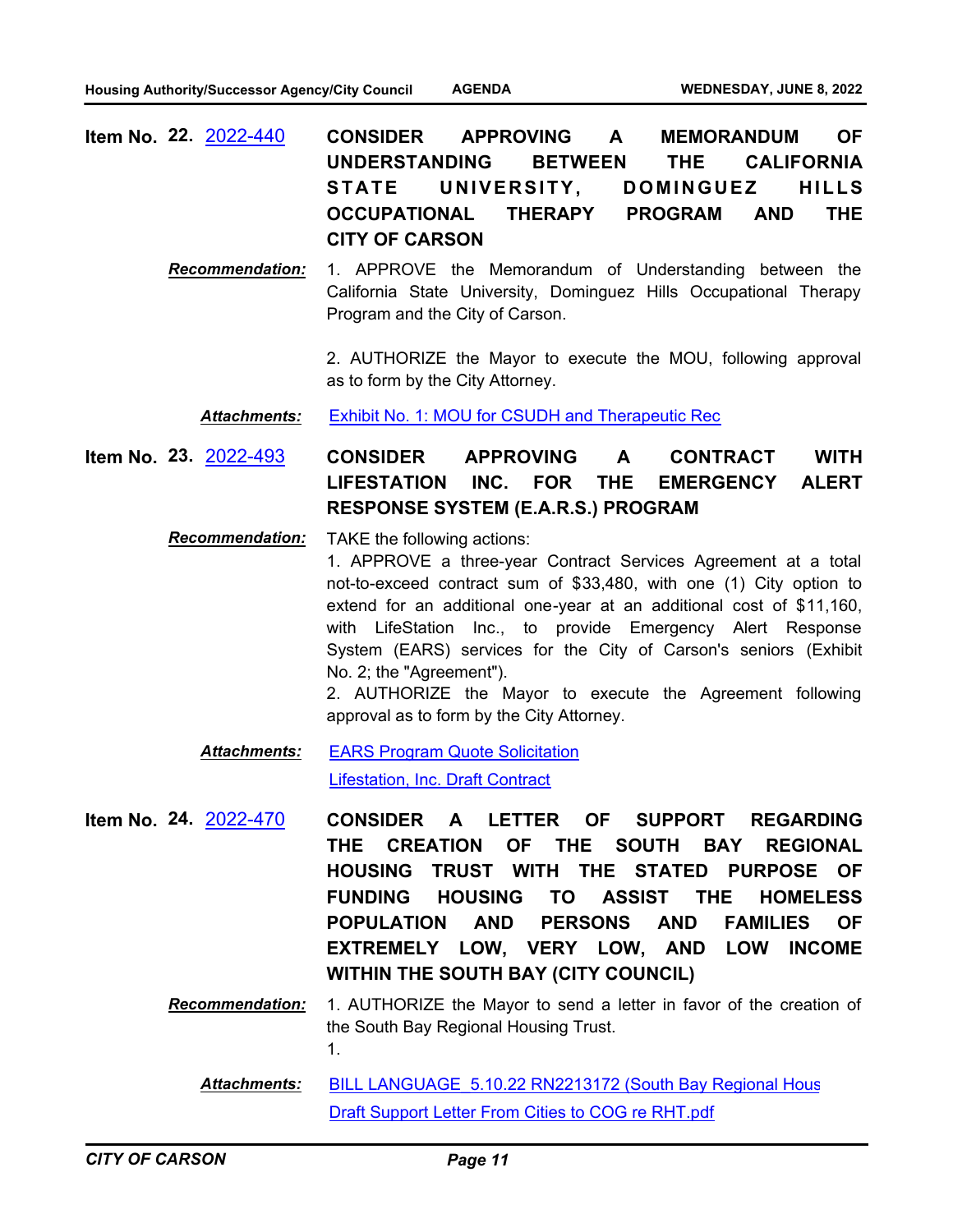**UPDATE ON DOMINGUEZ CHANNEL RESTORATION (CITY COUNCIL) Item No. 25.** [2022-461](http://carson.legistar.com/gateway.aspx?m=l&id=/matter.aspx?key=10392)

*Recommendation:* RECEIVE AND FILE.

- **CONSIDER ADOPTION OF RESOLUTION NO. 22-113 "A RESOLUTION OF THE CITY OF CARSON, CALIFORNIA, APPROVING THE SUSTAINABLE COMMUNITIES GRANTS (STATE - SB 1) RESTRICTED GRANT AGREEMENT BETWEEN THE STATE OF CALIFORNIA DEPARTMENT OF TRANSPORTATION (CALTRANS) AND THE CITY OF**  CARSON FOR THE CARSON ACTIVE **TRANSPORTATION PROGRAM AND CONNECTIVITY PLAN GRANT PROJECT" (CITY COUNCIL) Item No. 26.** [2022-418](http://carson.legistar.com/gateway.aspx?m=l&id=/matter.aspx?key=10351)
	- *Recommendation:* TAKE the following action: 1. WAIVE further reading and ADOPT Resolution No. 22-113 "A RESOLUTION OF THE CITY OF CARSON, CALIFORNIA, APPROVING THE SUSTAINABLE COMMUNITIES GRANTS (STATE - SB 1) RESTRICTED GRANT AGREEMENT BETWEEN THE STATE OF CALIFORNIA DEPARTMENT OF TRANSPORTATION (CALTRANS) AND THE CITY OF CARSON FOR THE CARSON ACTIVE TRANSPORTATION PROGRAM AND CONNECTIVITY PLAN GRANT PROJECT".

2. AUTHORIZE the Mayor to sign the Resolution after approval as to form by the City Attorney.

- [Exhibit No. 1 Restricted Grant Agreement](http://carson.legistar.com/gateway.aspx?M=F&ID=e8a772b7-b260-481e-a694-043e61448182.docx) [Exhibit No. 2 - Resolution No. 22-113](http://carson.legistar.com/gateway.aspx?M=F&ID=8d5017b2-5a82-498e-b88b-0090114d9d1f.docx) *Attachments:*
- **CONSIDER ADOPTING RESOLUTION NO. 22-093 APPROVING THE PROJECT LIST FOR SB-1 (BEALL) "ROAD REPAIR AND ACCOUNTABILITY ACT OF 2017" FOR FY 2022-23 (CITY COUNCIL) Item No. 27.** [2022-463](http://carson.legistar.com/gateway.aspx?m=l&id=/matter.aspx?key=10394)
	- *Recommendation:* 1. ADOPT Resolution No. 22-093, "A RESOLUTION OF THE CITY COUNCIL OF THE CITY OF CARSON, CALIFORNIA, ADOPTING A LIST OF PROJECTS FOR FISCAL YEAR 2022-23 FUNDED BY SB-1: THE ROAD REPAIR AND ACCOUNTABILITY ACT OF 2017"

[Location Map](http://carson.legistar.com/gateway.aspx?M=F&ID=f00d3de0-e36e-4eae-a659-51d194736966.pdf) [Resolution No. 22-093](http://carson.legistar.com/gateway.aspx?M=F&ID=15706fac-12b0-4df6-bd29-87c9cbda80bf.pdf) *Attachments:*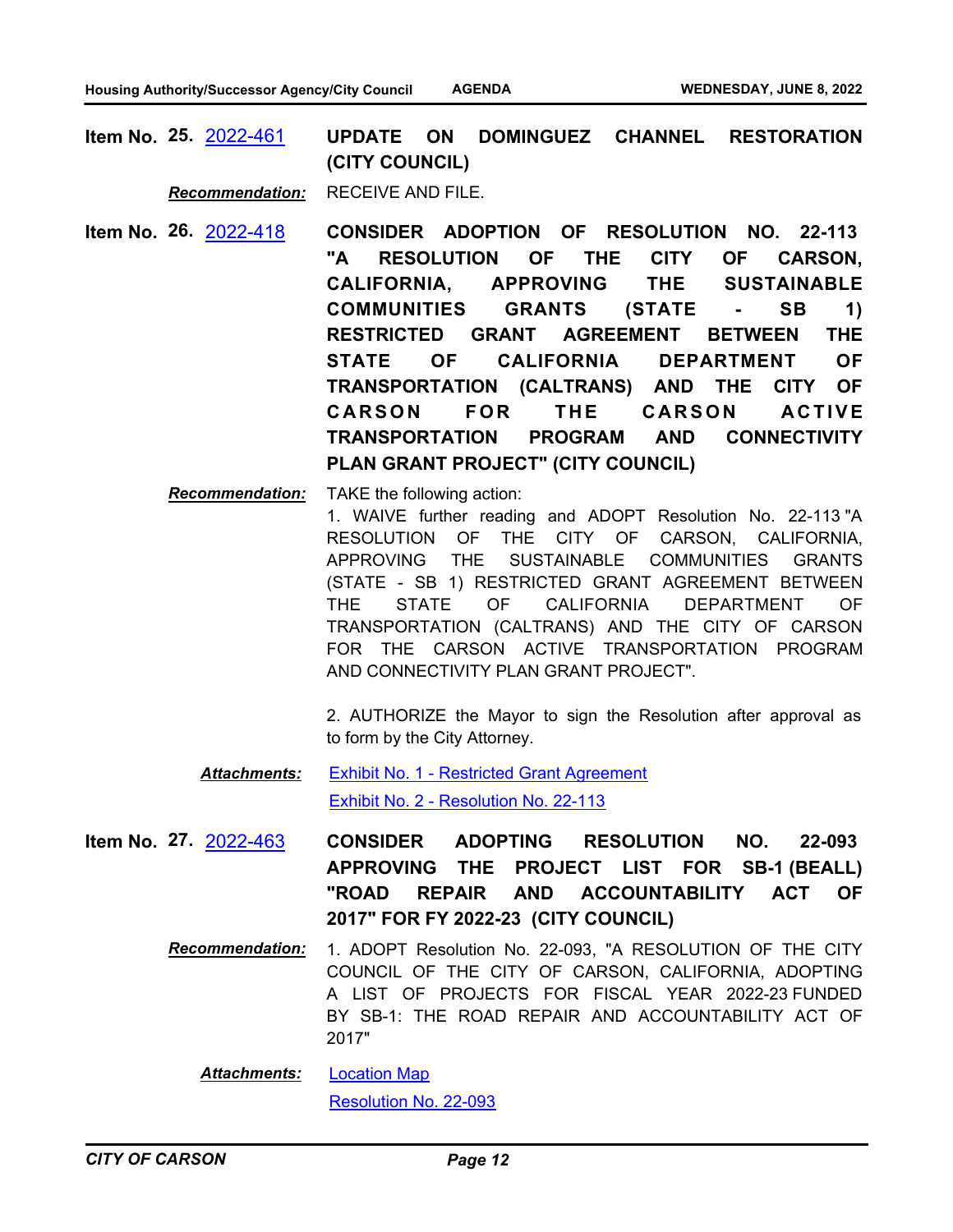**CONSIDER AN UPDATE TO AN REQUEST FOR PROPOSAL FOR A CONSULTANT TO ANALYZE CITY'S BUILDING AND SAFETY SERVICES AND MAKE RECOMMENDATIONS TO THE CITY (CITY COUNCIL) Item No. 28.** [2022-464](http://carson.legistar.com/gateway.aspx?m=l&id=/matter.aspx?key=10395)

*Recommendation:* RECEIVE and FILE.

- **CONSIDER AMENDMENT NO. 1 TO THE CONTRACT FOR PARKING CITATION PROCESSING WITH TURBO DATA SYSTEMS, INC. FOR FISCAL YEARS 21/22 THROUGH FY 23/24 AND APPROVAL OF RESOLUTION NO. 2022-100, "A RESOLUTION OF THE CARSON CITY COUNCIL AMENDING THE FISCAL YEAR 2021-22 BUDGET IN THE GENERAL FUND" (CITY COUNCIL) Item No. 29.** [2022-465](http://carson.legistar.com/gateway.aspx?m=l&id=/matter.aspx?key=10396)
	- *Recommendation:* TAKE the following actions: 1. APPROVE AMENDMENT NO. 1 to the Agreement between the CITY OF CARSON and TURBO DATA SYSTEMS, INC. dated July 1, 2021 increasing the contract amount to an amount not to exceed \$344,208.00 for the full three year term of the Agreement. 2. ADOPTION OF RESOLUTION NO. 22-100 - "A RESOLUTION OF THE CITY OF CARSON CITY COUNCIL AMENDING THE FY 21/22 GENERAL FUND BUDGET." 3. APPROVE AND AUTHORIZE the increase of the proposed FY 22/23 budget by \$30,000 in account no. 101-55-592-100-6004.

4. AUTHORIZE the Mayor to execute Amendment No. 1, following approval as to form by City Attorney.

[Amendment No. 1](http://carson.legistar.com/gateway.aspx?M=F&ID=ade70c20-f27f-4a81-a265-69ffcc8ca2ea.docx) *Attachments:*

[Original contract](http://carson.legistar.com/gateway.aspx?M=F&ID=e3784524-3b9c-4fd2-bbad-44679823a540.pdf)

[Resolution No. 22-100](http://carson.legistar.com/gateway.aspx?M=F&ID=15bb67d6-acb2-49e2-9b63-e63050ffdd5d.docx)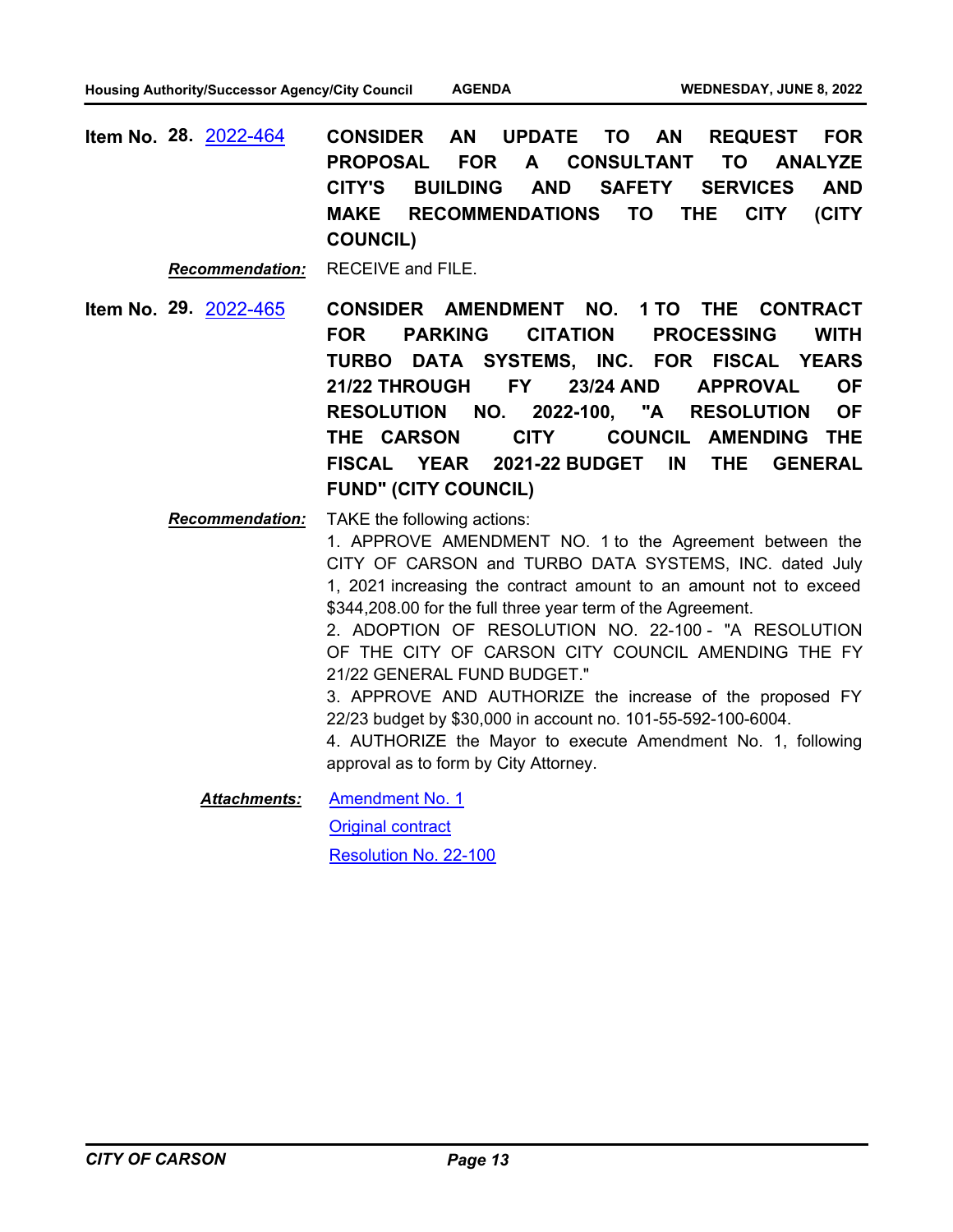- **CONSIDERATION TO APPROVE THE AMENDED SERVICE LEVEL AGREEMENT FOR FY 2022- 23 AND AUTHORIZE THE CITY MANAGER TO EXECUTE THE SERVICE LEVEL AGREEMENT WITH THE LOS ANGELES COUNTY SHERIFF'S DEPARTMENT (CITY COUNCIL) Item No. 30.** [2022-489](http://carson.legistar.com/gateway.aspx?m=l&id=/matter.aspx?key=10420)
	- *Recommendation:* 1. AUTHORIZE the City Manager to execute the amended Los Angeles County Sheriff's Department Service Level Agreement for FY 2022-23.

*Attachments:* [FY 22-23 - Service Level Agreement](http://carson.legistar.com/gateway.aspx?M=F&ID=d50d4ca2-7ff3-45c4-9d4a-f82440f76d12.pdf)

- **UPDATE ON TRAFFIC CAMERA AND BROADBAND PROJECT ON AVALON BOULEVARD AND DIRECTION ON RFP Item No. 31.** [2022-480](http://carson.legistar.com/gateway.aspx?m=l&id=/matter.aspx?key=10411)
	- *Recommendation:* 1. DIRECT Staff to issue an RFP for the camera and broadband system on Avalon Boulevard. 1.

*Attachments:* [Exhibit-1\\_Camera\\_Memo\\_2022\\_Final](http://carson.legistar.com/gateway.aspx?M=F&ID=28445de1-2158-4347-bd8d-539e74f9792f.pdf)

**CONSIDER ADOPTING RESOLUTION NO. 22-095 FOR COMPLETE STREETS AND GREEN STREETS POLICY (CITY COUNCIL) Item No. 32.** [2022-456](http://carson.legistar.com/gateway.aspx?m=l&id=/matter.aspx?key=10387)

*Recommendation:* TAKE the following action:

1. WAIVE further reading and ADOPT Resolution No. 22-095, "A RESOLUTION OF THE CITY COUNCIL OF THE CITY OF CARSON, CALIFORNIA, ADOPTING COMPLETE STREETS AND GREEN STREETS POLICY."

[Exhibit No. 1 - Resolution No. 22-095](http://carson.legistar.com/gateway.aspx?M=F&ID=7b55cc1d-4cdc-4a8c-810c-378672e81ff2.pdf) [Exhibit No. 2 - Complete Streets and Green Streets Policy](http://carson.legistar.com/gateway.aspx?M=F&ID=030a04b6-e331-4fc6-a1ae-1642541642f3.pdf) *Attachments:*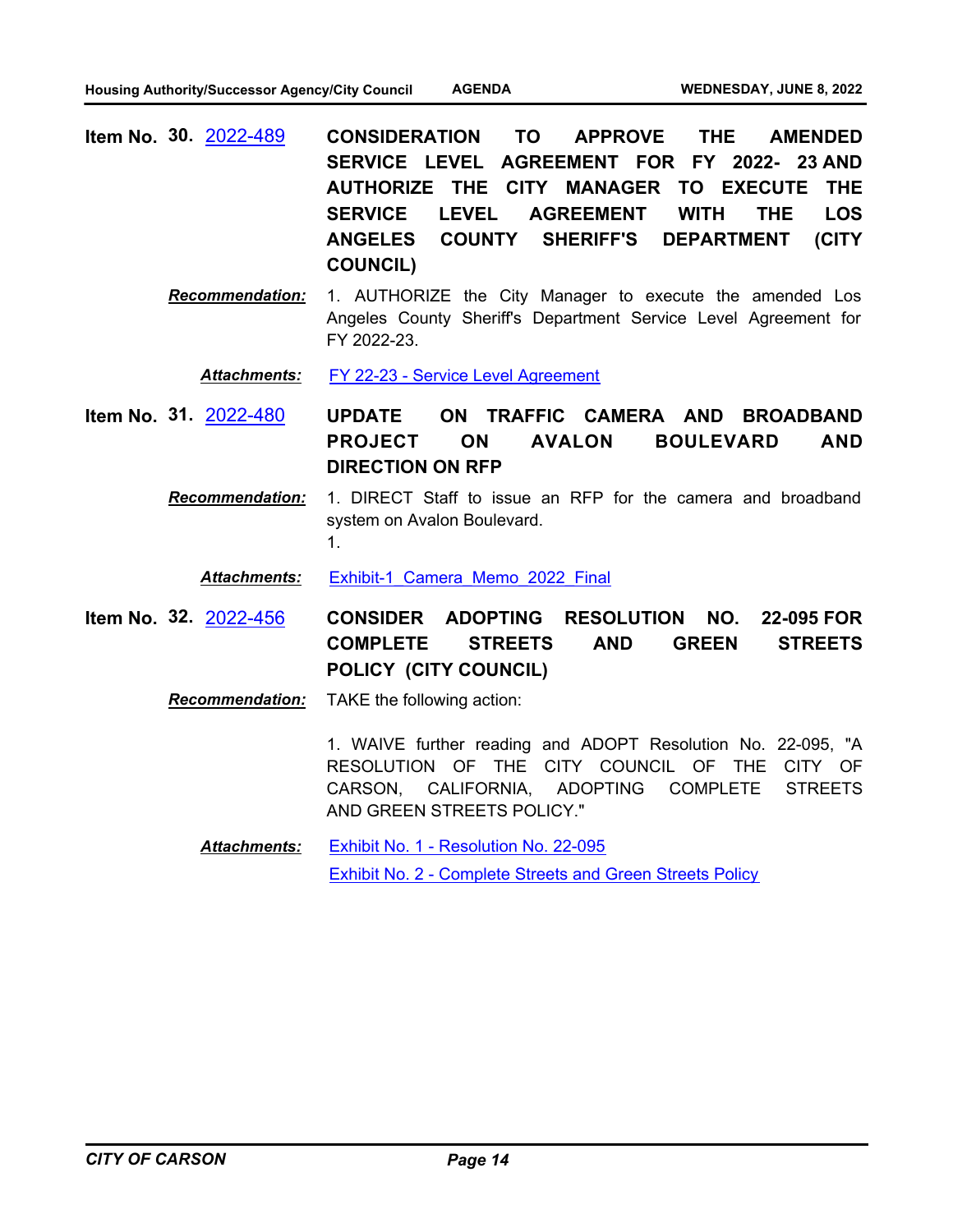#### **CONSIDER APPROVAL OF THE AMENDMENT TO THE MASTER PLAN OF BIKEWAYS (CITY COUNCIL) Item No. 33.** [2022-439](http://carson.legistar.com/gateway.aspx?m=l&id=/matter.aspx?key=10370)

*Recommendation:* TAKE the following actions:

1. APPROVE the Amendment to Master Plan of Bikeways.

2. WAIVE further reading and ADOPT Resolution No. 22-094, "A RESOLUTION OF THE CITY COUNCIL OF THE CITY OF CARSON, CALIFORNIA, APPROVING AMENDMENT TO MASTER PLAN OF BIKEWAYS."

[Exhibit No. 1 - Resolution No 22-094](http://carson.legistar.com/gateway.aspx?M=F&ID=7083eb60-9f41-4136-a48e-77a2549ba2d0.pdf) [Exhibit No. 2 Carson Bike Master Plan\\_Memo](http://carson.legistar.com/gateway.aspx?M=F&ID=4a14b35a-1ff1-47e1-a697-c4b326897afb.pdf) *Attachments:*

#### **CONSIDER AWARD OF CONSTRUCTION CONTRACT TO JJJ FLOOR COVERING, INC. FOR PROJECT NO. 1666 - CITY HALL CARPET IMPROVEMENTS Item No. 34.** [2022-431](http://carson.legistar.com/gateway.aspx?m=l&id=/matter.aspx?key=10363)

*Recommendation:* TAKE the following actions:

1. AWARD a Construction Contract for Project No. 1666: City Hall Carpet Improvements, in the amount of \$111,354.29, to the lowest responsive and responsible bidder JJJ Floor Covering, Inc.

2. AUTHORIZE the expenditure of construction contingencies in the amount of \$22,270.86 (20%) for any unforeseen construction work that may be necessary to complete this project.

3. AUTHORIZE the Mayor to execute a Construction Contract with JJJ Floor Covering, Inc. following approval as to form by the City Attorney.

**Attachments:** [Public Works Contract JJJ Floor Covering](http://carson.legistar.com/gateway.aspx?M=F&ID=5dca2b03-79a6-40ad-a807-33bac2e43938.DOCX)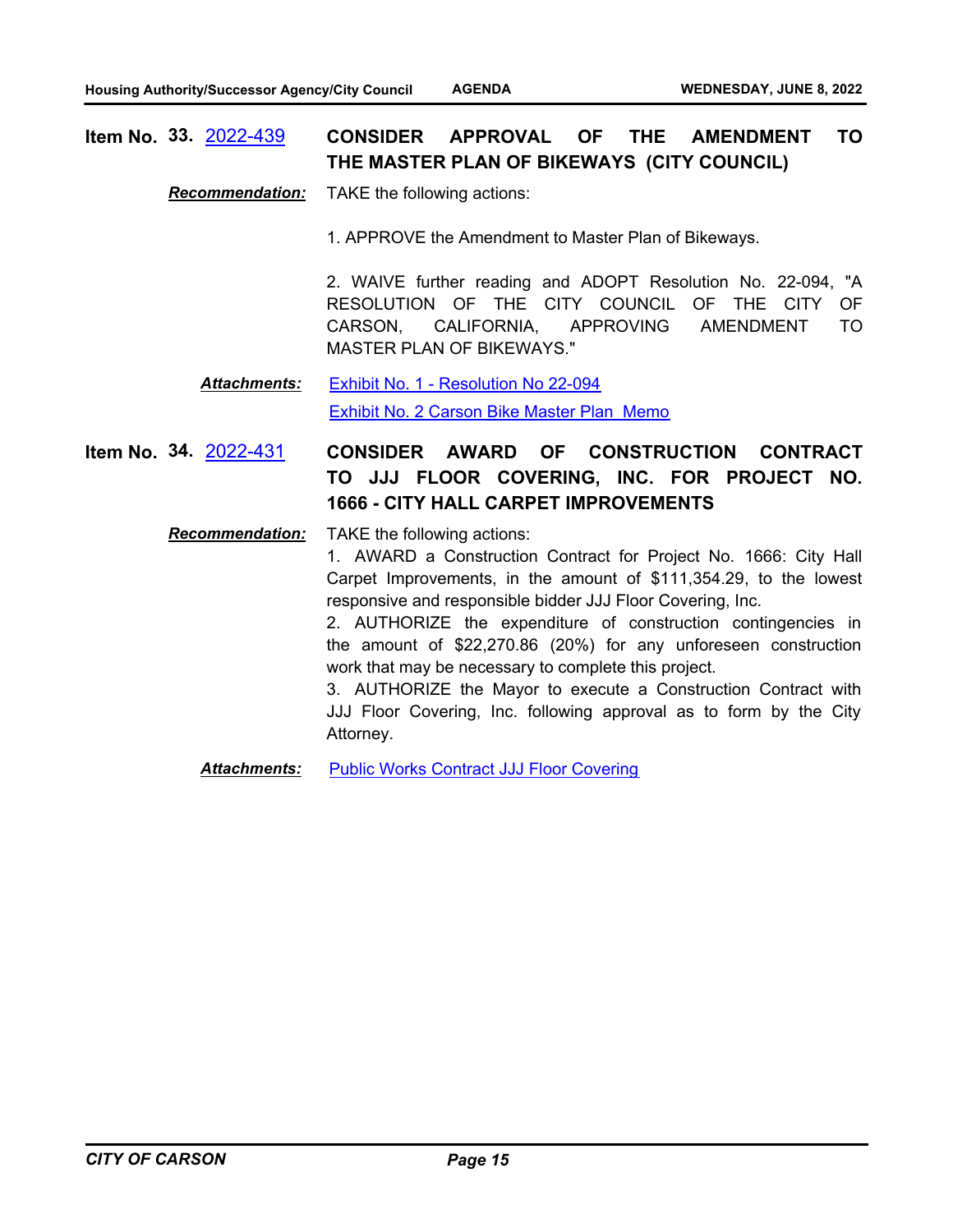**CONSIDER AWARD OF A CONTRACT SERVICES AND LICENSE AGREEMENT WITH CSG EV, LLC FOR ELECTRIC VEHICLE CHARGING EQUIPMENT AND SERVICES IN CONJUNCTION WITH CITY'S PARTICIPATION IN SOUTHERN CALIFORNIA EDISON'S CHARGE READY PROGRAM. Item No. 35.** [2022-412](http://carson.legistar.com/gateway.aspx?m=l&id=/matter.aspx?key=10345)

*Recommendation:* TAKE the following actions:

1. APPROVE and AUTHORIZE the Mayor to execute a Contract Services and License Agreement with CSG EV LLC, following approval as to form by the City Attorney.

2. APPROVE and AUTHORIZE the City Manager to execute the necessary documents and forms to participate in the Southern California Level 2 Incentive Project. 1.

[Exhibit No. 1 - Contract Services and License Agreement.pdf](http://carson.legistar.com/gateway.aspx?M=F&ID=881095a7-c859-4135-9e9a-597cda6abc5e.pdf) [Exhibit No. 2 - Bid Register.pdf](http://carson.legistar.com/gateway.aspx?M=F&ID=c2a8382b-10cd-47c2-9eeb-d189ec04f3fd.pdf) [Exhibit No. 3 - Notice of Intent to Award.pdf](http://carson.legistar.com/gateway.aspx?M=F&ID=4d327188-b2dd-48c6-9f80-d867d12729be.pdf) [Exhibit No. 4 - ChargePoint Brochure.pdf](http://carson.legistar.com/gateway.aspx?M=F&ID=661c2430-e692-4934-a297-2ba6e82b7f32.pdf) [Exhibit No. 5 - Site Verification Form.pdf](http://carson.legistar.com/gateway.aspx?M=F&ID=a215f6ae-a435-4e08-8240-e2c5a4d3e974.pdf) *Attachments:*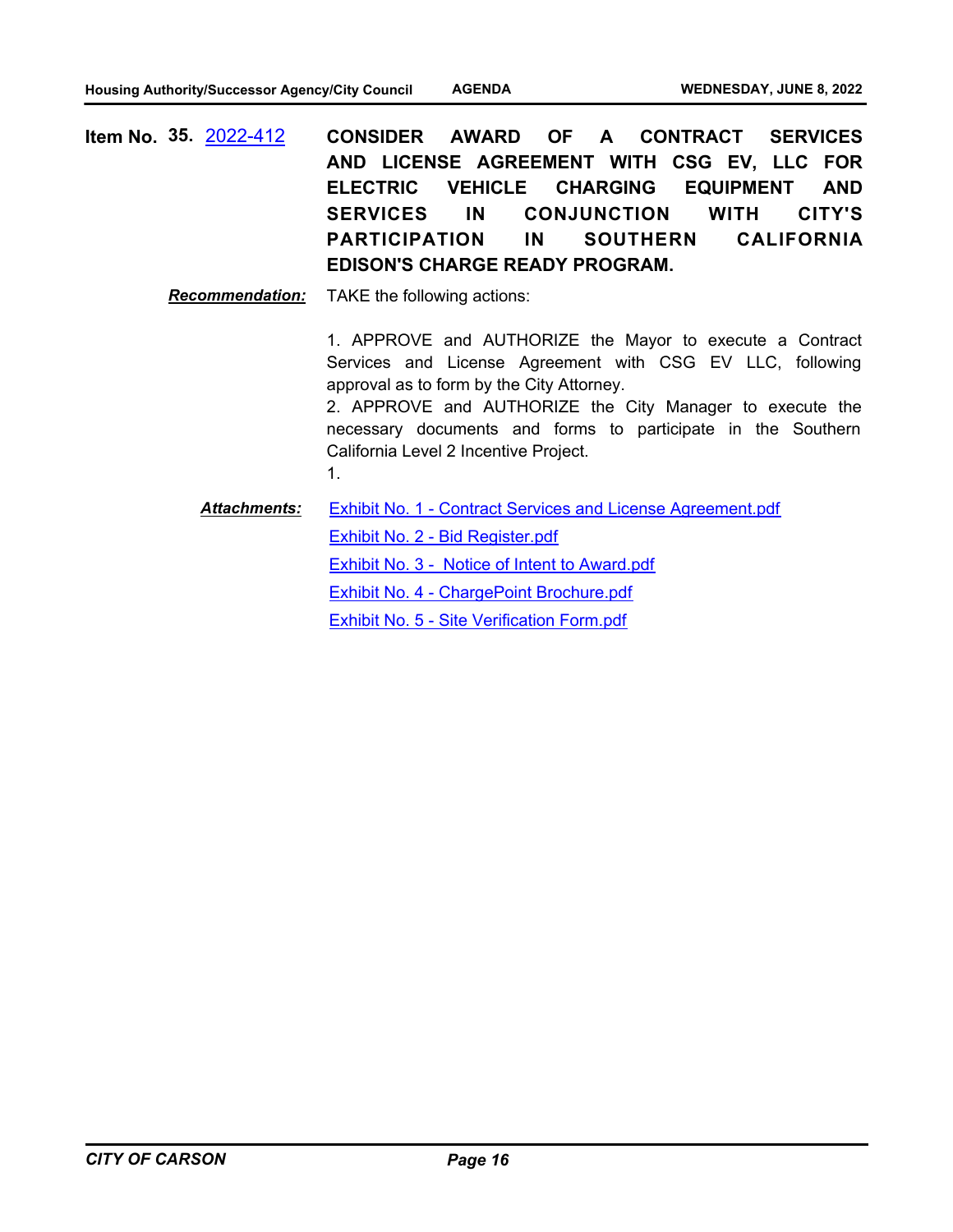- **CONSIDER APPROVAL OF SIXTH AMENDMENT TO CONTRACT SERVICES AGREEMENT FOR STREET SWEEPING SERVICES WITH NATIONWIDE ENVIRONMENTAL SERVICES (C-08-001) TO APPROVE 6.6% ANNUAL CONSUMER PRICE INDEX COST OF LIVING RATE ADJUSTMENT AND AMEND SECTION 2.3 TO ALLOW CITY MANAGER TO APPROVE CPI ADJUSTMENTS TWO OUT OF EVERY THREE YEARS (CITY COUNCIL). Item No. 36.** [2022-391](http://carson.legistar.com/gateway.aspx?m=l&id=/matter.aspx?key=10324)
	- *Recommendation:* 1. APPROVE the proposed Sixth Amendment to the Contract Services Agreement with Nationwide Environmental Services, Inc., a division of Joe's Sweeping, Inc., to Provide Street Sweeping Services for the City of Carson, California, to approve an annual Consumer Price Index rate adjustment of \$5,464.28 per month for FY 2022-23 in an amount not-to-exceed \$65,571.34 for the year, thereby increasing the total annual contract sum under the Agreement to \$1,059,076.51; and

2. AUTHORIZE the Mayor to execute the Sixth Amendment following approval as to form by the City Attorney.

Amendment No. 6. to Nationwide Environmental Services Contract [Exhibit 3-NES-Contract Services-Section-2.3](http://carson.legistar.com/gateway.aspx?M=F&ID=58efba63-e326-47c4-a763-1ccda1cb6711.pdf) [Exhibit 4-CPI-Index 2022](http://carson.legistar.com/gateway.aspx?M=F&ID=6d4cb9d6-f62e-4d32-b312-7264312c7cbe.pdf) *Attachments:*

### **SPECIAL ORDERS OF THE DAY: (Item 37)**

**PUBLIC HEARING TO CONSIDER ADOPTING ORDINANCE NO. 22-2212, AN ORDINANCE OF THE CITY OF CARSON, CALIFORNIA, TO GRANT A NONPUBLIC UTILITY PIPELINE FRANCHISE TO ULTRAMAR INC. (CITY COUNCIL) Item No. 37.** [2022-466](http://carson.legistar.com/gateway.aspx?m=l&id=/matter.aspx?key=10397)

*Recommendation:* TAKE the following actions:

1. OPEN the public hearing, TAKE public testimony, and CLOSE the public hearing; AND

2. INTRODUCE for first reading "ORDINANCE NO. 22-2212, AN ORDINANCE OF THE CITY OF CARSON, CALIFORNIA, TO GRANT A NONPUBLIC UTILITY PIPELINE FRANCHISE TO ULTRAMAR INC."

*Attachments:* [Ultramar Pipeline Ordinance](http://carson.legistar.com/gateway.aspx?M=F&ID=ffd2cbe1-5134-4fbc-975b-83c4b666d92f.DOCX)

**DISCUSSION: (Items 38 to 39)**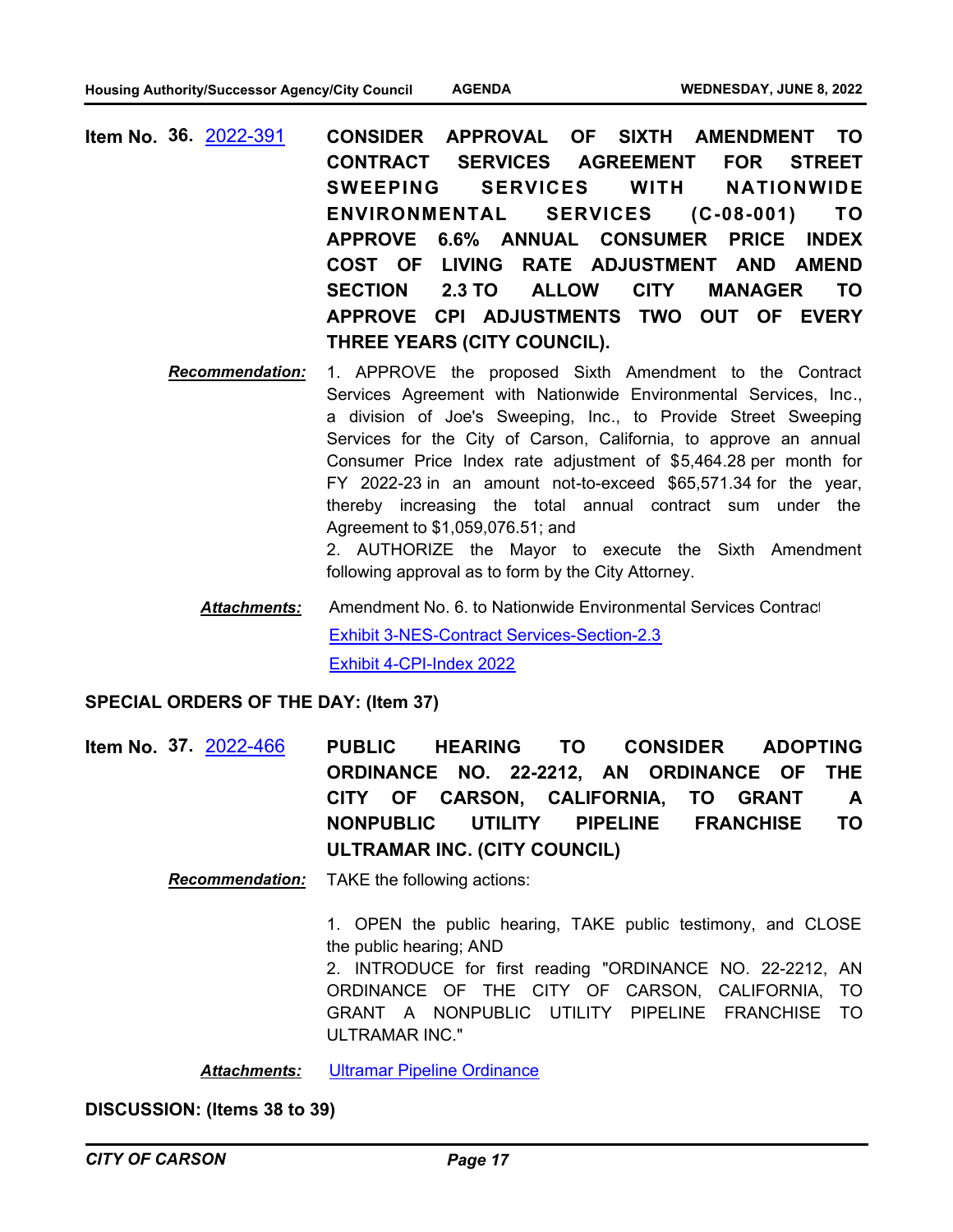- **INTRODUCTION AND FIRST READING OF ORDINANCE 22-2213, "AN ORDINANCE OF THE CITY COUNCIL OF THE CITY OF CARSON, CALIFORNIA, AMENDING SECTION 2611 (EXCEPTIONS TO BIDDING REQUIREMENTS FOR PURCHASES OTHER THAN FOR PUBLIC PROJECTS) OF CHAPTER 6 (PURCHASING SYSTEM) OF ARTICLE II (ADMINISTRATION) OF THE CARSON MUNICIPAL CODE TO AMEND THE COOPERATIVE PURCHASING REGULATIONS" (CITY COUNCIL) Item No. 38.** [2022-483](http://carson.legistar.com/gateway.aspx?m=l&id=/matter.aspx?key=10414)
	- *Recommendation:* WAIVE further reading and INTRODUCE for first reading ORDINANCE NO. 22-2213, "AN ORDINANCE OF THE CITY COUNCIL OF THE CITY OF CARSON, CALIFORNIA, AMENDING SECTION 2611 (EXCEPTIONS TO BIDDING REQUIREMENTS FOR PURCHASES OTHER THAN FOR PUBLIC PROJECTS) OF CHAPTER 6 (PURCHASING SYSTEM) OF ARTICLE II (ADMINISTRATION) OF THE CARSON MUNICIPAL CODE TO AMEND THE COOPERATIVE PURCHASING REGULATIONS"

*Attachments:* [Purchasing Ordinance Cooperative Purchasing](http://carson.legistar.com/gateway.aspx?M=F&ID=9f742c3b-016f-4f69-9745-e99306612e73.docx)

**CONSIDERATION OF LOCAL APPOINTMENTS TO THE CITY'S COMMISSIONS, COMMITTEES AND**  BOARDS; AND/OR CITY COUNCIL **SUB-COMMITTEES; AND/OR CITY-AFFILIATED ORGANIZATIONS BY MAYOR AND CITY COUNCIL (CITY COUNCIL) Item No. 39.** [2022-448](http://carson.legistar.com/gateway.aspx?m=l&id=/matter.aspx?key=10379)

#### *Recommendation:* TAKE the following actions:

1. CONSIDER and APPOINT, REAPPOINT or REMOVE members to the Commissions, Committees and Boards; and/or

2. REAFFIRM, RE-DESIGNATE and/or DESIGNATE member assignments to the City Council Sub-Committees; and/or

3. REAFFIRM, RE-DESIGNATE and/or DESIGNATE delegates and alternates to the City-Affiliated Organizations; and

4. DIRECT the City Clerk to notify all affected appointments, reappointments or removed members and/or all affected City-Affiliated Organizations of this action in writing;

5. IF APPLICABLE, DIRECT the City Clerk to post and publish in accordance

with the Maddy Act.

*Attachments:* [Exhibit 1 - June 7, 2022 Staff Report.pdf](http://carson.legistar.com/gateway.aspx?M=F&ID=73a8c1c1-92f6-4495-b03e-a3773918463c.pdf)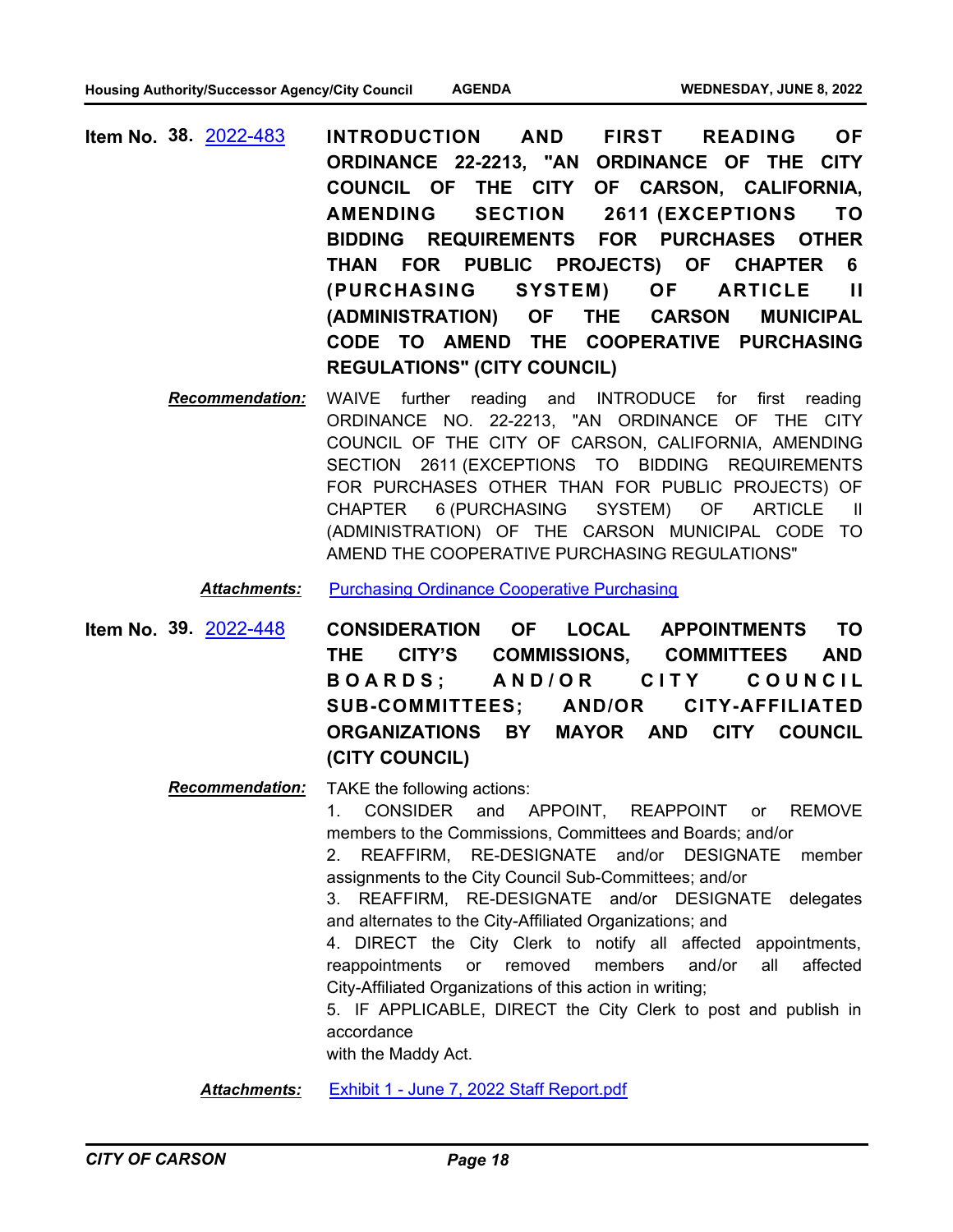### **ORDINANCE SECOND READING: (Items 40 - 43)**

- **SECOND READING AND ADOPTION OF ORDINANCE NO. 22-2211 AMENDING CHAPTER 1 (ZONING) OF ARTICLE IX (PLANNING AND ZONING) OF THE CARSON MUNICIPAL CODE, REVISING THE CITY'S REGULATIONS FOR ACCESSORY DWELLING UNITS AND JUNIOR ACCESSORY DWELLING UNITS (CITY COUNCIL) Item No. 40.** [2022-503](http://carson.legistar.com/gateway.aspx?m=l&id=/matter.aspx?key=10434)
	- *Recommendation:* 1. ADOPT by Second Reading and by title only with further reading waived, of "Ordinance No. 22-2211, "An Ordinance of The City Council of The City of Carson, California, Amending Chapter 1 (Zoning) of Article IX (Planning and Zoning) of The Carson Municipal Code, Revising The City's Regulations For Accessory Dwelling Units and Junior Accessory Dwelling Units."

*Attachments:* [Ordinance No. 22-2211](http://carson.legistar.com/gateway.aspx?M=F&ID=403866fd-61db-4243-bd55-f1c3453ae6ec.pdf)

- **SECOND READING AND ADOPTION OF ORDINANCE NO. 22-2210 AMENDING CHAPTER 1 (ZONING) OF ARTICLE IX (PLANNING AND ZONING) OF THE CARSON MUNICIPAL CODE, ESTABLISHING REGULATIONS FOR URBAN LOT SPLITS AND TWO UNIT DEVELOPMENTS IN ACCORDANCE WITH SENATE BILL 9 (CITY COUNCIL) Item No. 41.** [2022-504](http://carson.legistar.com/gateway.aspx?m=l&id=/matter.aspx?key=10435)
	- *Recommendation:* ADOPT by Second Reading and by title only and with further reading waived, of Ordinance No. 22-2210, "An Ordinance of the City Council of the City of Carson Establishing Regulations for Urban Lot Splits and Two-unit Developments in Accordance with Senate Bill 9"

*Attachments:* [Ordinance No. 22-2210](http://carson.legistar.com/gateway.aspx?M=F&ID=79418528-093a-4960-8579-cecea43ba293.pdf)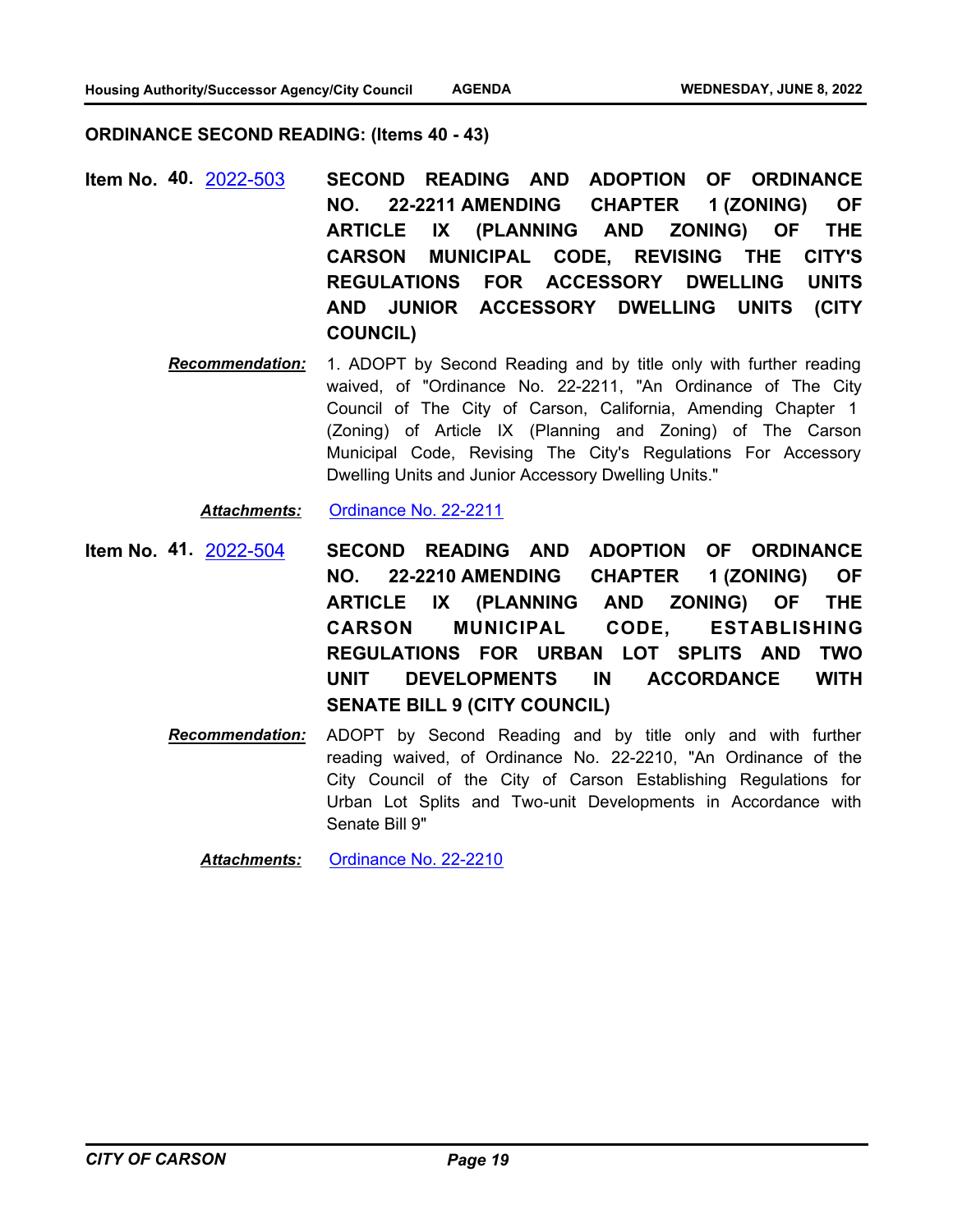- **SECOND READING AND ADOPTION OF ORDINANCE NO. 22-2207, AN ORDINANCE OF THE CITY COUNCIL OF THE CITY OF CARSON, CALIFORNIA, AMENDING THE DISTRICT AT SOUTH BAY SPECIFIC PLAN (SPA 27-2021), MODIFYING PERMITTED USES, DEVELOPMENT STANDARDS, DESIGN FEATURES, AND OPERATIONAL CHARACTERISTICS (CITY COUNCIL) Item No. 42.** [2022-479](http://carson.legistar.com/gateway.aspx?m=l&id=/matter.aspx?key=10410)
	- *Recommendation:* ADOPT by Second Reading and by title only with further reading waived Ordinance No. 22-2207, "An Ordinance of the City Council of the City of Carson, California, Amending the District at South Bay Specific Plan (SPA 27-2021), Modifying Permitted Uses, Development Standards, Design Features, And Operational Characteristics" 1.

Attachments: final Gena\_Item 2022-479\_Ex1\_Ordinance-22-2207-District\_SPA

- **SECOND READING AND ADOPTION OF ORDINANCE NO. 22-2208, AN ORDINANCE OF THE CITY COUNCIL OF THE CITY OF CARSON, CALIFORNIA, APPROVING DEVELOPMENT AGREEMENT 29-2021 (DA 29-2021) (CITY COUNCIL) Item No. 43.** [2022-482](http://carson.legistar.com/gateway.aspx?m=l&id=/matter.aspx?key=10413)
	- *Recommendation:* ADOPT by Second Reading and by title only with further reading waived of Ordinance No. 22-2208, "An Ordinance of The City Council of the City of Carson, California, Approving Development Agreement 29-2021 (DA 29-2021)"

*Attachments:* [EXHIBIT 2022-482.pdf](http://carson.legistar.com/gateway.aspx?M=F&ID=1de00646-efc0-4a38-b407-12ea7759adbd.pdf)

**MEMORIAL ADJOURNMENTS**

**ORAL COMMUNICATIONS FOR MATTERS NOT LISTED ON THE AGENDA (MEMBERS OF THE PUBLIC)**

**COUNCIL MEMBER REQUESTS TO ADD ITEMS TO FUTURE AGENDAS**

**ORAL COMMUNICATIONS (COUNCIL MEMBERS)**

**ANNOUNCEMENT OF UNFINISHED OR CONTINUED CLOSED SESSION ITEMS (AS NECESSARY)**

**RECESS TO CLOSED SESSION**

**RECONVENE TO OPEN SESSION**